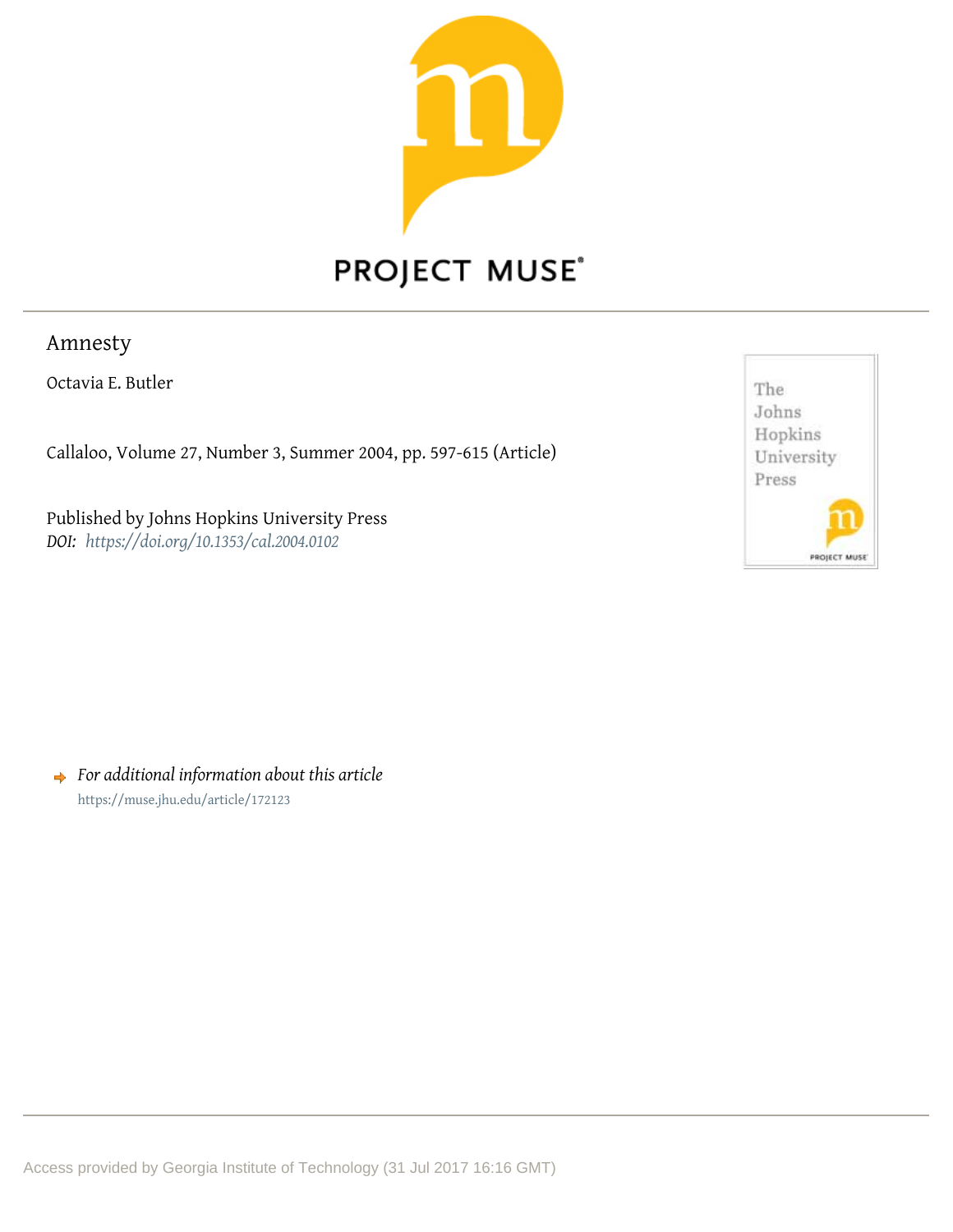# **AMNESTY**

**C A L L A L O O**

#### *by Octavia E. Butler*

The stranger-Community, globular, easily twelve feet high and wide glided down into the vast, dimly lit food production hall of Translator Noah Cannon's employer. The stranger was incongruously quick and graceful, keeping to the paths, never once brushing against the raised beds of fragile, edible fungi. It looked, Noah thought, a little like a great, black, moss-enshrouded bush with such a canopy of irregularly shaped leaves, shaggy mosses, and twisted vines that no light showed through it. It had a few thick, naked branches growing out, away from the main body, breaking the symmetry and making the Community look in serious need of pruning.

The moment Noah saw it and saw her employer, a somewhat smaller, bettermaintained-looking dense, black bush, back away from her, she knew she would be offered the new job assignment she had been asking for.

The stranger-Community settled, flattening itself at bottom, allowing its organisms of mobility to migrate upward and take their rest. The stranger-Community focused its attention on Noah, electricity flaring and zigzagging, making a visible display within the dark vastness of its body. She knew that the electrical display was speech, although she could not read what was said. The Communities spoke in this way between themselves and within themselves, but the light they produced moved far too quickly for her to even begin to learn the language. The fact that she saw the display, though, meant that the communications entities of the stranger-Community were addressing her. Communities used their momentarily inactive organisms to shield communication from anyone outside themselves who was not being addressed.

She glanced at her employer and saw that its attention was focused away from her. It had no noticeable eyes, but its entities of vision served it very well whether she could see them or not. It had drawn itself together, made itself look more like a spiny stone than a bush. Communities did this when they wished to offer others privacy or simply disassociate themselves from the business being transacted. Her employer had warned her that the job that would be offered to her would be unpleasant not only because of the usual hostility of the human beings she would face, but because the subcontractor for whom she would be working would be difficult. The subcontractor had had little contact with human beings. Its vocabulary in the painfully created common language that enabled humans and the Communities to speak to one another was, at best, rudimentary, as was its understanding of human abilities and limitations. Translation: by accident or by intent, the subcontractor would probably hurt her. Her employer had told her that she did not have to take this job, that it would

"Amnesty" © copyright 2003 by Octavia E. Butler. First Published on SCIFI.COM.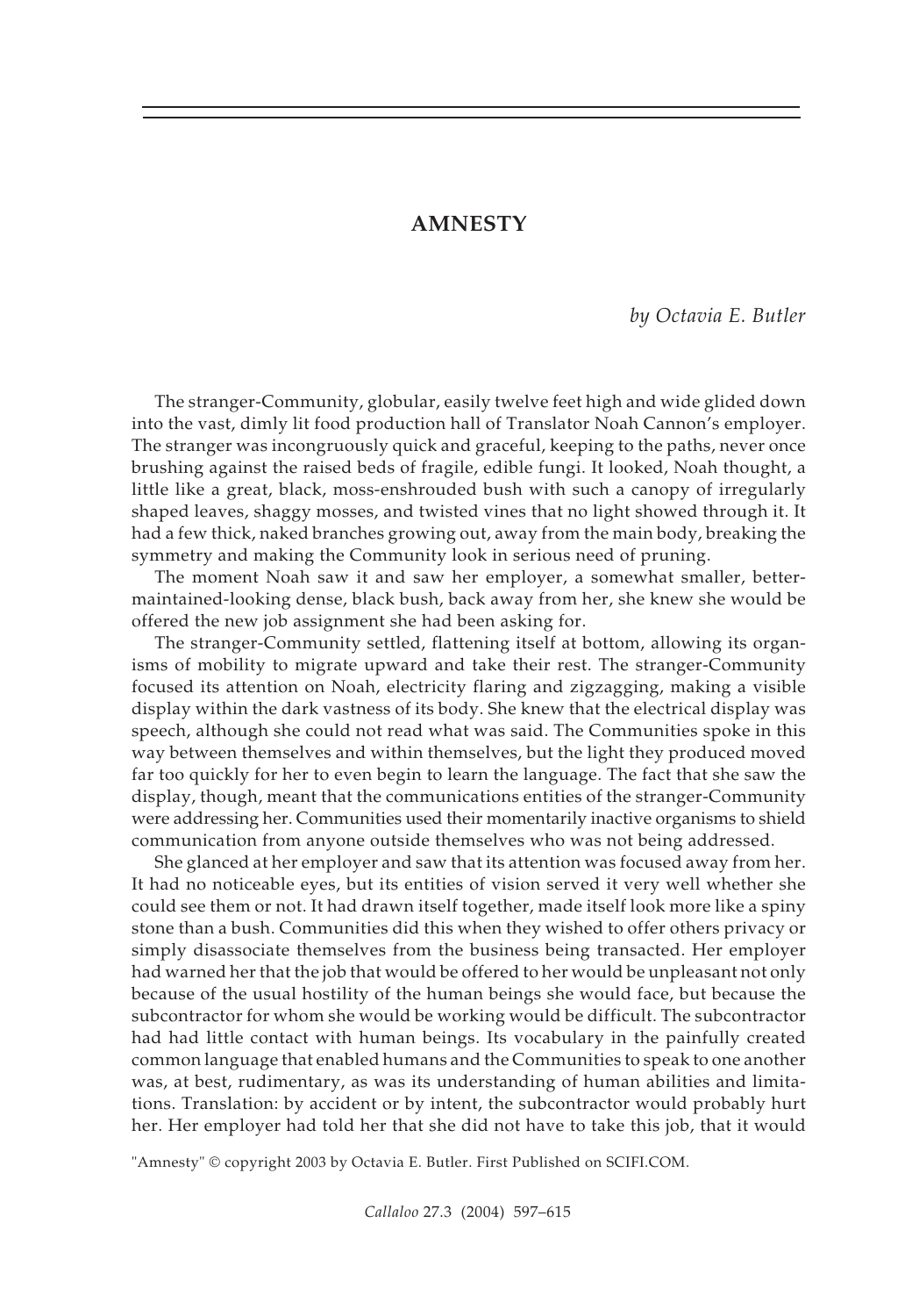support her if she chose not to work for this subcontractor. It did not altogether approve of her decision to try for the job anyway. Now its deliberate inattention had more to do with disassociation than with courtesy or privacy. "You're on your own," its posture said, and she smiled. She could never have worked for it if it had not been able to stand aside and let her make her own decisions. Yet it did not go about its business and leave her alone with the stranger. It waited.

And here was the subcontractor signaling her with lightning. Obediently, she went to it, stood close to it so that the tips of what looked like moss-covered outer twigs and branches touched her bare skin. She wore only shorts and a halter top. The Communities would have preferred her to be naked, and for the long years of her captivity, she had had no choice. She had been naked. Now she was no longer a captive, and she insisted on wearing at least the basics. Her employer had come to accept this and now refused to lend her to subcontractors who would refuse her the right to wear clothing.

This subcontractor enfolded her immediately, drawing her upward and in among its many selves, first hauling her up with its various organisms of manipulation, then grasping her securely with what appeared to be moss. The Communities were not plants, but it was easiest to think of them in those terms since most of the time, most of them looked so plantlike.

Enfolded within the Community, she couldn't see at all. She closed her eyes to avoid the distraction of trying to see or imagining that she saw. She felt herself surrounded by what felt like long, dry fibers, fronds, rounded fruits of various sizes, and other things that produced less identifiable sensations. She was at once touched, stroked, massaged, compressed in the strangely comfortable, peaceful way that she had come to look forward to whenever she was employed. She was turned and handled as though she weighed nothing. In fact, after a few moments, she felt weightless. She had lost all sense of direction, yet she felt totally secure, clasped by entities that had nothing resembling human limbs. Why this was pleasurable, she never understood, but for twelve years of captivity, it had been her only dependable comfort. It had happened often enough to enable her to endure everything else that was done to her.

Fortunately, the Communities also found it comforting—even more than she did.

After a while, she felt the particular rhythm of quick warning pressures across her back. The Communities liked the broad expanse of skin that the human back offered. She made a beckoning motion with her right hand to let the Community know that she was paying attention.

*There are six recruits,* it signaled with pressures against her back. *You will teach them.*

*I will,* she signed, using her hands and arms only. The Communities liked her signs to be small, confined gestures when she was enfolded and large, sweeping hand, arm, and whole-body efforts when she was outside and not being touched. She had wondered at first if this was because they couldn't see very well. Now she knew that they could see far better than she could—could see over great distances with specialized entities of vision, could see most bacteria and some viruses, and see colors from ultraviolet through infrared.

In fact the reason that they preferred large gestures when she was out of contact and unlikely to hit or kick anyone was because they liked to watch her move. It was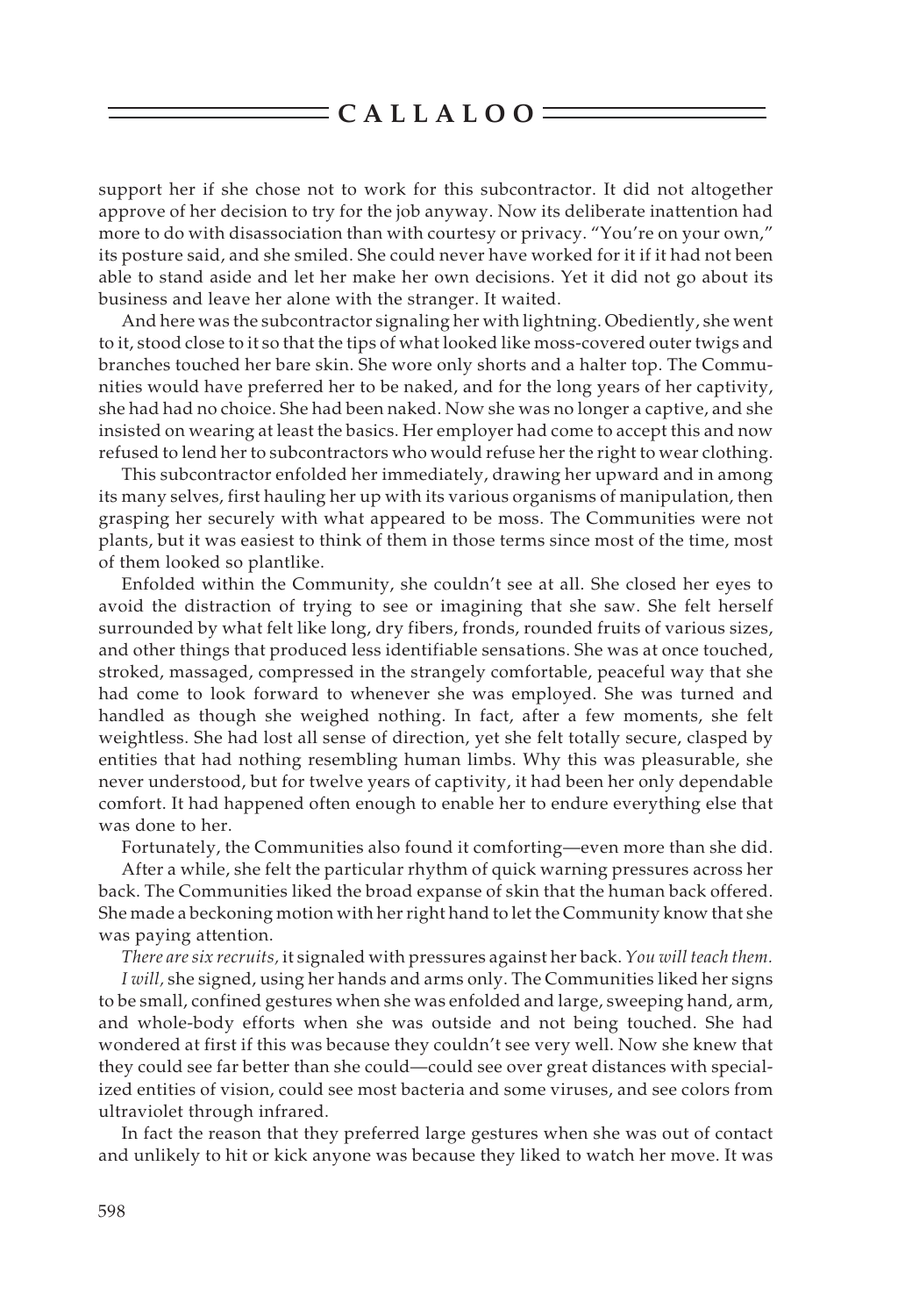that simple, that odd. In fact, the Communities had developed a real liking for human dance performances and for some human sports events—especially individual performances in gymnastics and ice skating.

*The recruits are disturbed,* the subcontractor said. *They may be dangerous to one another. Calm them.*

*I will try,* Noah said. *I will answer their questions and reassure them that they have nothing to fear.* Privately, she suspected that hate might be a more prevalent emotion than fear, but if the subcontractor didn't know that, she wouldn't tell it.

*Calm them.* The subcontractor repeated. And she knew then that it meant, literally, "Change them from disturbed people to calm, willing workers." The Communities could change one another just by exchanging a few of their individual entities—as long as both exchanging communities were willing. Too many of them assumed that human beings should be able to do something like this too, and that if they wouldn't, they were just being stubborn.

Noah repeated, *I will answer their questions and reassure them that they have nothing to fear. That's all I can do.*

*Will they be calm?*

She drew a deep breath, knowing that she was about to be hurt—twisted or torn, broken or stunned. Many Communities punished refusal to obey orders—as they saw it—less harshly than they punished what they saw as lying. In fact, the punishments were left over from the years when human beings were captives of uncertain ability, intellect, and perception. People were not supposed to be punished any longer, but of course they were. Now, Noah thought it was best to get whatever punishment there might be out of the way at once. She could not escape. She signed stolidly, *Some of them may believe what I tell them and be calm. Others will need time and experience to calm them.*

She was, at once, held more tightly, almost painfully—"held hard" as the Communities called it, held so that she could not move even her arms, could not harm any members of the Community by thrashing about in pain. Just before she might have been injured by the squeezing alone, it stopped.

She was hit with a sudden electrical shock that convulsed her. It drove the breath out of her in a hoarse scream. It made her see flashes of light even with her eyes tightly closed. It stimulated her muscles into abrupt, agonizing contortions.

*Calm them,* the Community insisted once again.

She could not answer at first. It took her a moment to get her now sore and shaking body under control and to understand what was being said to her. It took her a moment more to be able to flex her hands and arms, now free again, and finally to shape an answer—the only possible answer in spite of what it might cost.

*I will answer their questions and reassure them that they have nothing to fear.*

She was held hard for several seconds more, and knew that she might be given another shock. After a while, though, there were several flashes of light that she saw out of the corner of her eye, but that did not seem to have anything to do with her. Then without any more communication, Noah was passed into the care of her employer, and the subcontractor was gone.

She saw nothing as she was passed from darkness to darkness. There was nothing to hear but the usual rustle of Communities moving about. There was no change of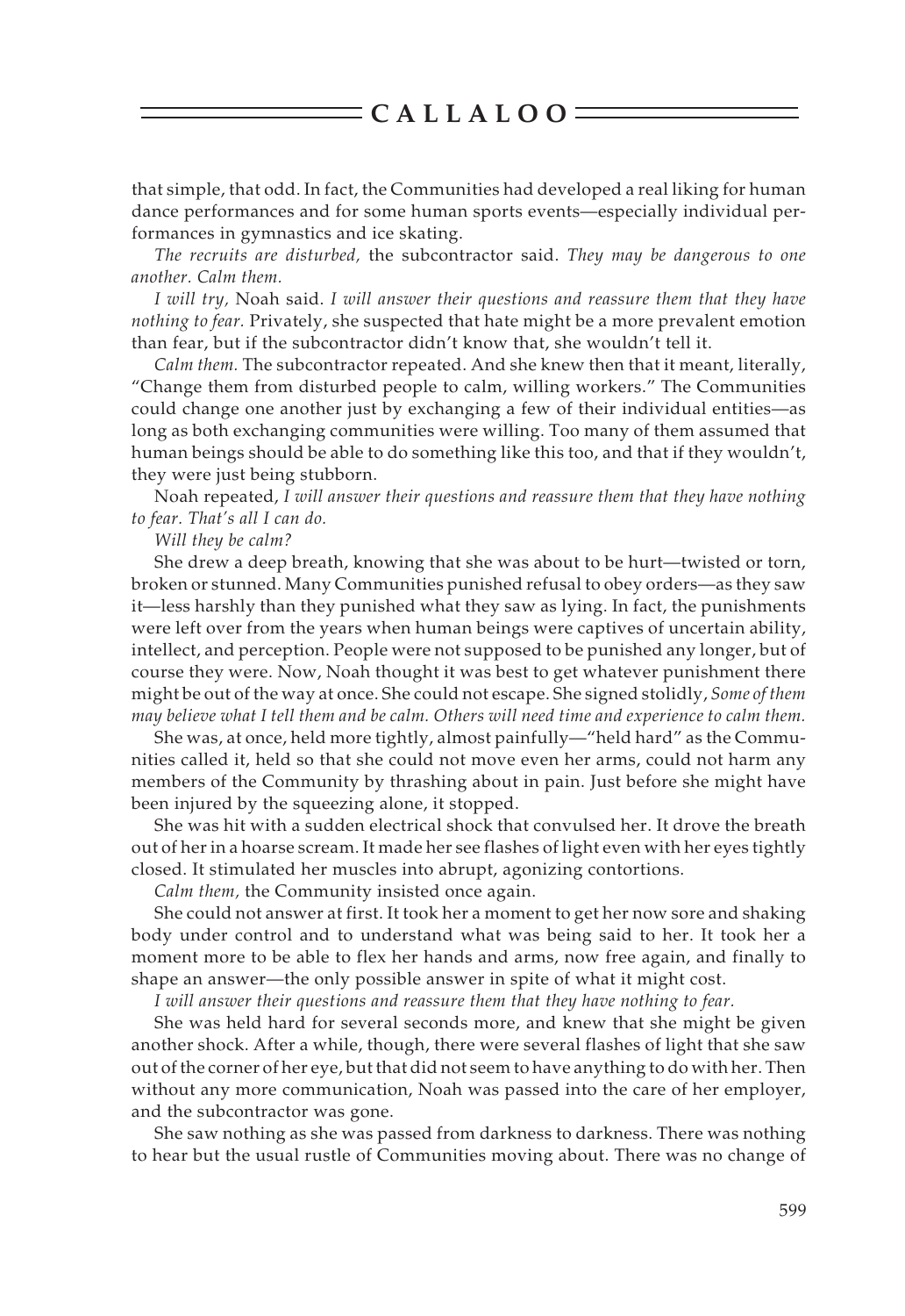scent, or if there was, her nose was not sensitive enough to detect it. Yet somehow, she had learned to know her employer's touch. She relaxed in relief.

*Are you injured?* her employer signed.

*No,* she answered. Just aching joints and other sore places. *Did I get the job?*

*Of course you did. You must tell me if that subcontractor tries to coerce you again. It knows better. I've told it that if it injures you, I will never allow you to work for it again.*

*Thank you.*

There was a moment of stillness. Then the employer stroked her, calming her and pleasing itselves. *You insist on taking these jobs, but you can't use them to make the changes you want to make. You know that. You cannot change your people or mine.*

*I can, a little,* she signed. *Community by Community, human by human. I would work faster if I could.*

*And so you let subcontractors abuse you. You try to help your own people to see new possibilities and understand changes that have already happened but most of them won't listen and they hate you.*

*I want to make them think. I want to tell them what human governments won't tell them. I want to vote for peace between your people and mine by telling the truth. I don't know whether my efforts will do any good, in the long run, but I have to try.*

*Let yourself heal. Rest enfolded until the subcontractor returns for you.*

Noah sighed, content, within another moment of stillness. *Thank you for helping me, even though you don't believe.*

*I would like to believe. But you can't succeed. Right now groups of your people are looking for ways to destroy us.*

Noah winced. *I know. Can you stop them without killing them?*

Her employer shifted her. Stroked her. *Probably not,* it signed. *Not again.*

**\* \* \* \***

"Translator," Michelle Ota began as the applicants trailed into the meeting room, "do these . . . these things . . . actually understand that we're intelligent?"

She followed Noah into the meeting room, waited to see where Noah would sit, and sat next to her. Noah noticed that Michelle Ota was one of only two of the six applicants who was willing to sit near her even for this informal question-and-answer session. Noah had information that they needed. She was doing a job some of them might wind up doing someday, and yet that job—translator and personnel officer for the Communities—and the fact that she *could* do it was their reason for distrusting her. The second person who wanted to sit near her was Sorrel Trent. She was interested in alien spirituality—whatever that might be.

The four remaining job candidates choose to leave empty seats between themselves and Noah.

"Of course the Communities know we're intelligent," Noah said.

"I mean I know you work for them," Michelle Ota glanced at her, hesitated then went on. "I want to work for them, too. Because at least they're hiring. Almost nobody else is. But what do they think of us?"

"They'll be offering some of you contracts soon," Noah said. "They wouldn't waste time doing that if they'd mistaken you for cattle." She relaxed back into her chair, watching some of the six other people in the room get water, fruit, or nuts from the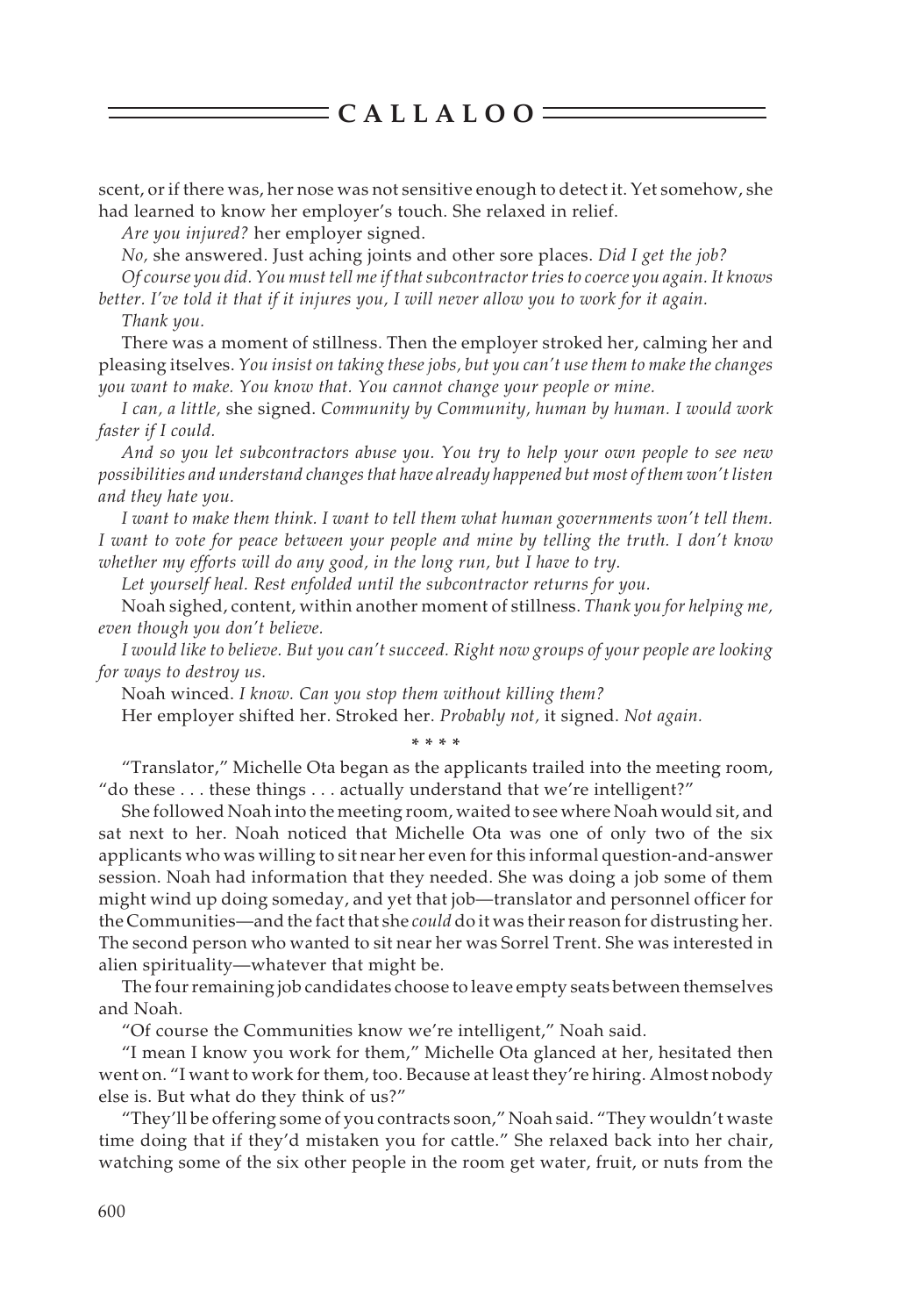sideboards. The food was good and clean and free to them whether or not they were hired. It was also, she knew, the first food most of them had had that day. Food was expensive and in these depressed times, most people were lucky to eat once a day. It pleased her to see them enjoying it. She was the one who had insisted there be food in the meeting rooms for the question-and-answer sessions.

She herself was enjoying the rare comfort of wearing shoes, long black cotton pants, and a colorful flowing tunic. And there was furniture designed for the human body—an upholstered armchair with a high back and a table she could eat from or rest her arms on. She had no such furniture in her quarters within the Mojave Bubble. She suspected that she could have at least the furniture now, if she asked her employer for it, but she had not asked, would not ask. Human things were for human places.

"But what does a contract mean to things that come from another star system?" Michelle Ota demanded.

Rune Johnsen spoke up. "Yes, it's interesting how quickly these beings have taken up local, terrestrial ways when it suits them. Translator, do you truly believe they will consider themselves bound by anything they sign? Although without hands, God knows how they manage to sign anything."

"They will consider both themselves and you bound by it if both they and you sign it," Noah said. "And, yes, they can make highly individual marks that serve as signatures. They spent a great deal of their time and wealth in this country with translators, lawyers, and politicians, working things out so that each Community was counted as a legal 'person,' whose individual mark would be accepted. And for twenty years since then, they've honored their contracts."

Rune Johnsen shook his blond head. "In all, they've been on earth longer than I've been alive, and yet it feels wrong that they're here. It feels wrong that they exist. I don't even hate them, and still it feels wrong. I suppose that's because we've been displaced again from the center of the universe. We human beings, I mean. Down through history, in myth and even in science, we've kept putting ourselves in the center, and then being evicted."

Noah smiled, surprised and pleased. "I noticed the same thing. Now we find ourselves in a kind of sibling rivalry with the Communities. There is other intelligent life. The universe has other children. We knew it, but until they arrived here, we could pretend otherwise."

"That's crap!" another woman said. Thera Collier, her name was, a big, angry, redhaired young woman. "The weeds came here uninvited, stole our land, and kidnapped our people," She had been eating an apple. She slammed it down hard on the table, crushing what was left of it, spattering juice. "That's what we need to remember. That's what we need to do something about."

"Do what?" Another woman asked. "We're here to get jobs, not fight."

Noah searched her memory for the new speaker's name and found it. Piedad Ruiz—a small, brown woman who spoke English clearly, but with a strong Spanish accent. She looked with her bruised face and arms as though she had taken a fairly serious beating recently, but when Noah had asked her about it before the group came into the meeting room, she held her head up and said she was fine and it was nothing. Probably someone had not wanted her to apply for work at the bubble. Considering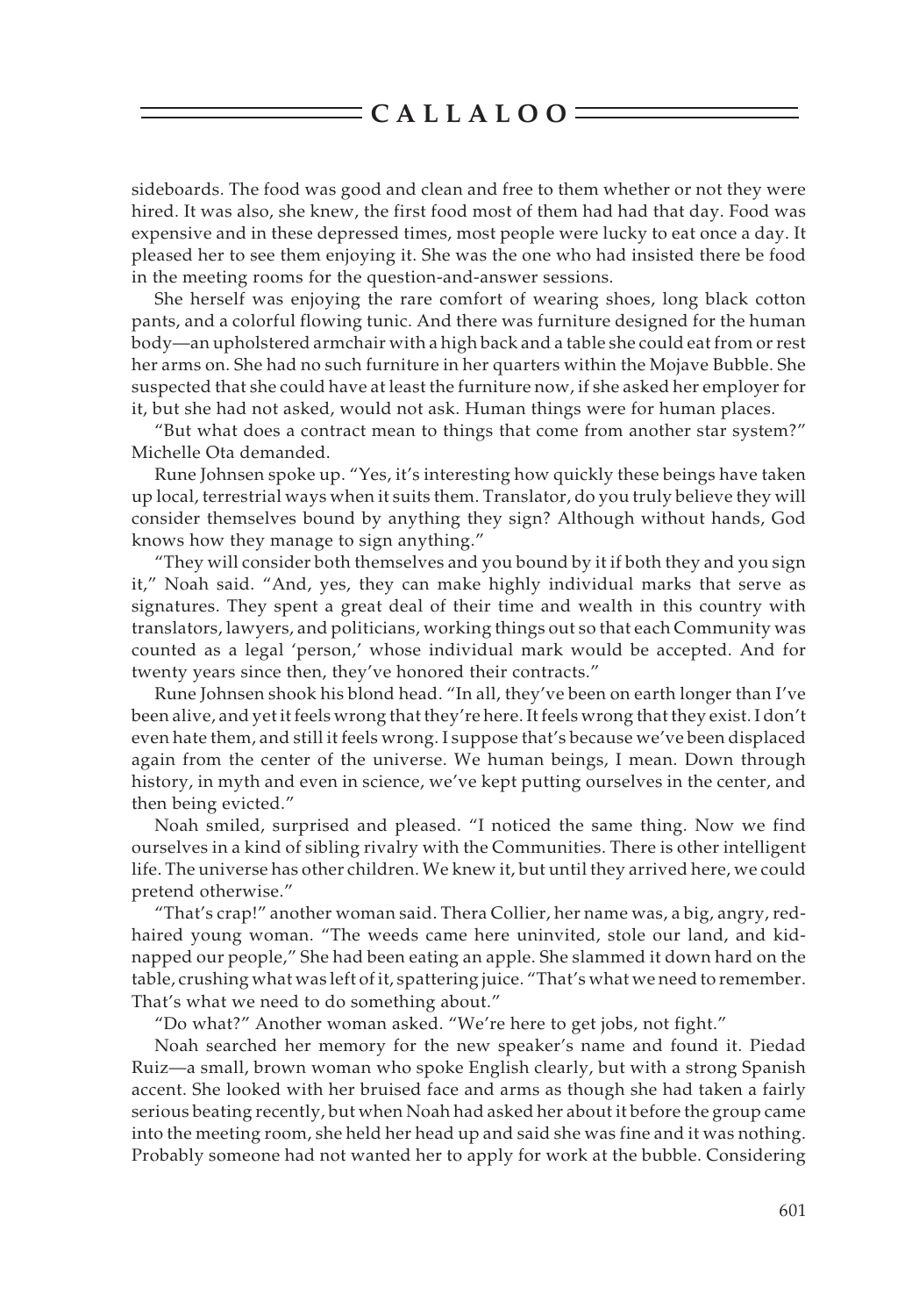the rumors that were sometimes spread about the Communities and why they hired human beings, that was not surprising.

"What have the aliens told you about their coming here, Translator," Rune Johnsen asked. He was, Noah remembered from her reading of the short biography that had been given to her with his job application, the son of a small businessman whose clothing store had not survived the depression brought about by the arrival of the Communities. He wanted to look after his parents and he wanted to get married. Ironically, the answer to both those problems seemed to be to go to work for the Communities for a while. "You're old enough to remember the things they did when they arrived," he said. "What did they tell you about why they abducted people, killed people. . . . "

"They abducted me," Noah admitted.

That silenced the room for several seconds. Each of the six potential recruits stared at her, perhaps wondering or pitying, judging or worrying, perhaps even recoiling in horror, suspicion, or disgust. She had received all these reactions from recruits and from others who knew her history. People had never been able to be neutral about abductees. Noah tended to use her history as a way to start questions, accusations, and perhaps thought.

"Noah Cannon," Rune Johnsen said, proving that he had at least been listening when she introduced herself. "I thought that name sounded familiar. You were part of the second wave of abductions. I remember seeing your name on the lists of abductees. I noticed it because you were listed as female. I had never run across a woman named Noah before."

"So they kidnapped you, and now you work for them?" This was James Hunter Adio, a tall, lean, angry-looking young black man. Noah was black herself and yet James Adio had apparently decided the moment they met that he didn't like her. Now he looked not only angry, but disgusted.

"I was eleven when I was taken," Noah said. She looked at Rune Johnsen. "You're right. I was part of the second wave."

"So what, then, they experimented on you?" James Adio asked.

Noah met his gaze. "They did, yes. The people of the first wave suffered the most. The Communities didn't know anything about us. They killed some of us with experiments and dietary deficiency diseases and they poisoned others. By the time they snatched me, they at least knew enough not to kill me by accident."

"And what? You forgive them for what they did do?"

"Are you angry with me, Mr. Adio, or are you angry in my behalf?"

"I'm angry because I have to be here!" he said. He stood up and paced around the table—all the way around twice before he would sit down again. "I'm angry that these things, these weeds can invade us, wreck our economies, send the whole world into a depression just by showing up. They do whatever they want to us, and instead of killing them, all I can do is ask them for a job!" And he needed the job badly. Noah had read the information collected about him when he first applied to work for the Communities. At twenty, James Adio was the oldest of seven children, and the only one who had reached adulthood so far. He needed a job to help his younger brothers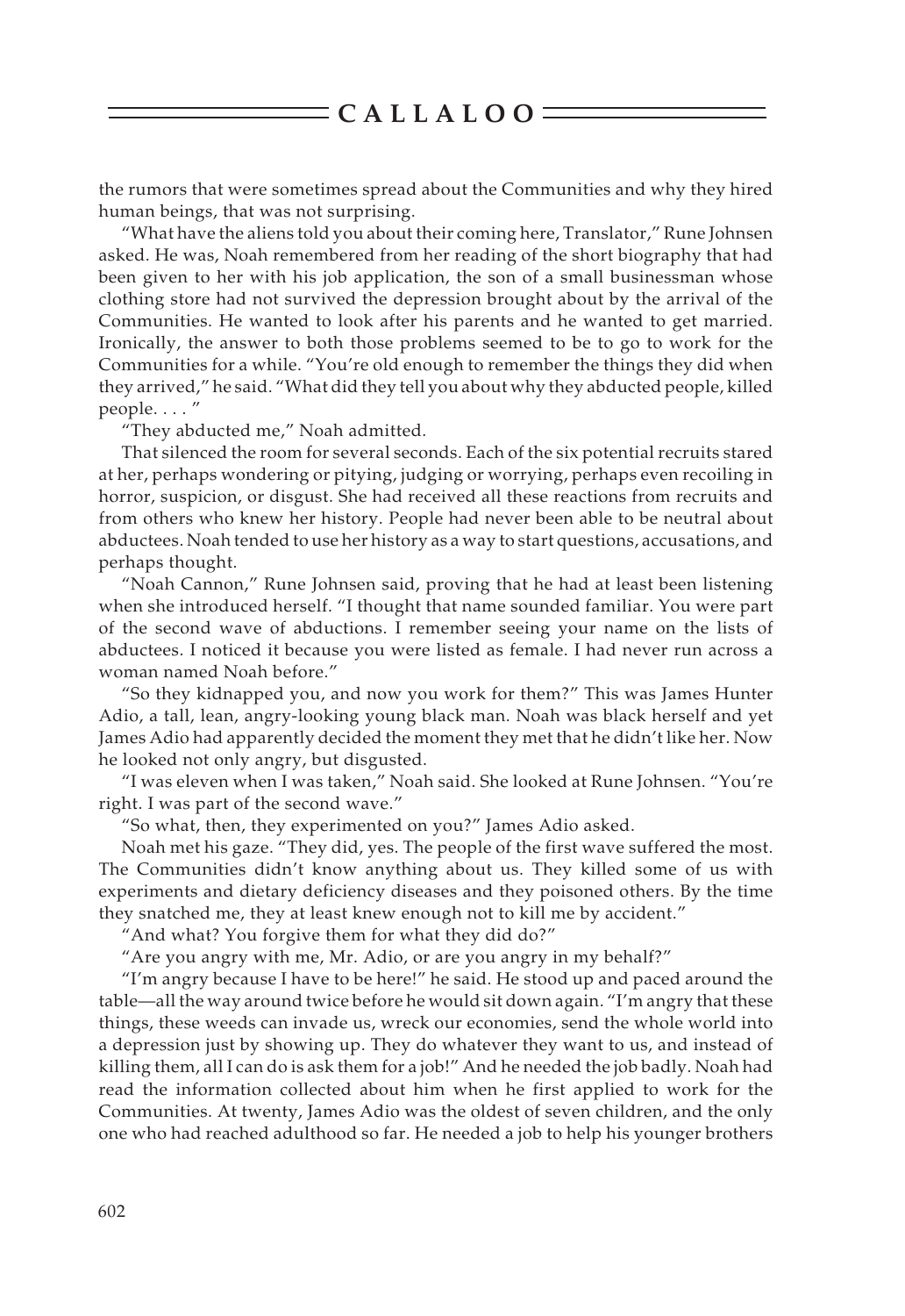and sisters survive. Yet Noah suspected that he would hate the aliens almost as much if they hired him as if they turned him down.

"How can you work for them?" Piedad Ruiz whispered to Noah. "They hurt you. Don't you hate them? I think I'd hate them if it were me."

"They wanted to understand us and communicate with us," Noah said. "They wanted to know how we got along with one another and they needed to know how much we could bear of what was normal for them."

"Is that what they told you?" Thera Collier demanded. With one hand, she swept her smashed apple off the table onto the floor, and then glared at Noah as though wishing she could sweep her away too. Watching her, Noah realized that Thera Collier was a very frightened woman. Well, they were all frightened, but Thera's fear made her lash out at people.

"The Communities did tell me that," Noah admitted, "but not until some of them and some of us, the surviving captives, had managed to put together a code—the beginnings of a language—that got communication started. Back when they captured me, they couldn't tell me anything."

Thera snorted. "Right. They can figure out how to cross light years of space, but they can't figure out how to talk to us without torturing us first!"

Noah allowed herself a moment of irritation. "You weren't there, Ms. Collier. It happened before you were born. And it happened to me, not to you." And it hadn't happened to anyone in Thera Collier's family either. Noah had checked. None of these people were relatives of abductees. It was important to know that since relatives sometimes tried to take revenge on translators when they realized they weren't going to be able to hurt the Communities.

"It happened to a lot of people," Thera Collier said. "And it shouldn't have happened to anyone."

Noah shrugged.

"Don't you hate them for what they did to you?" Piedad whispered. Whispering seemed to be her normal way of speaking.

"I don't," Noah said. "I did once, especially when they were beginning to understand us a little, and yet went right on putting us through hell. They were like human scientists experimenting with lab animals—not cruel, but very thorough."

"Animals again," Michelle Ota said. "You said they—"

"Then," Noah told her. "Not now."

"Why do you defend them?" Thera demanded. "They invaded our world. They tortured our people. They do whatever they please, and we aren't even sure what they look like."

Rune Johnsen spoke up, to Noah's relief. "What do they look like, Translator? You've seen them close up."

Noah almost smiled. What did the Communities look like? That was usually the first question asked in a group like this. People tended to assume, no matter what they had seen or heard from media sources, that each Community was actually an individual being shaped like a big bush or tree or, more likely, that the being was wearing shrubbery as clothing or as a disguise.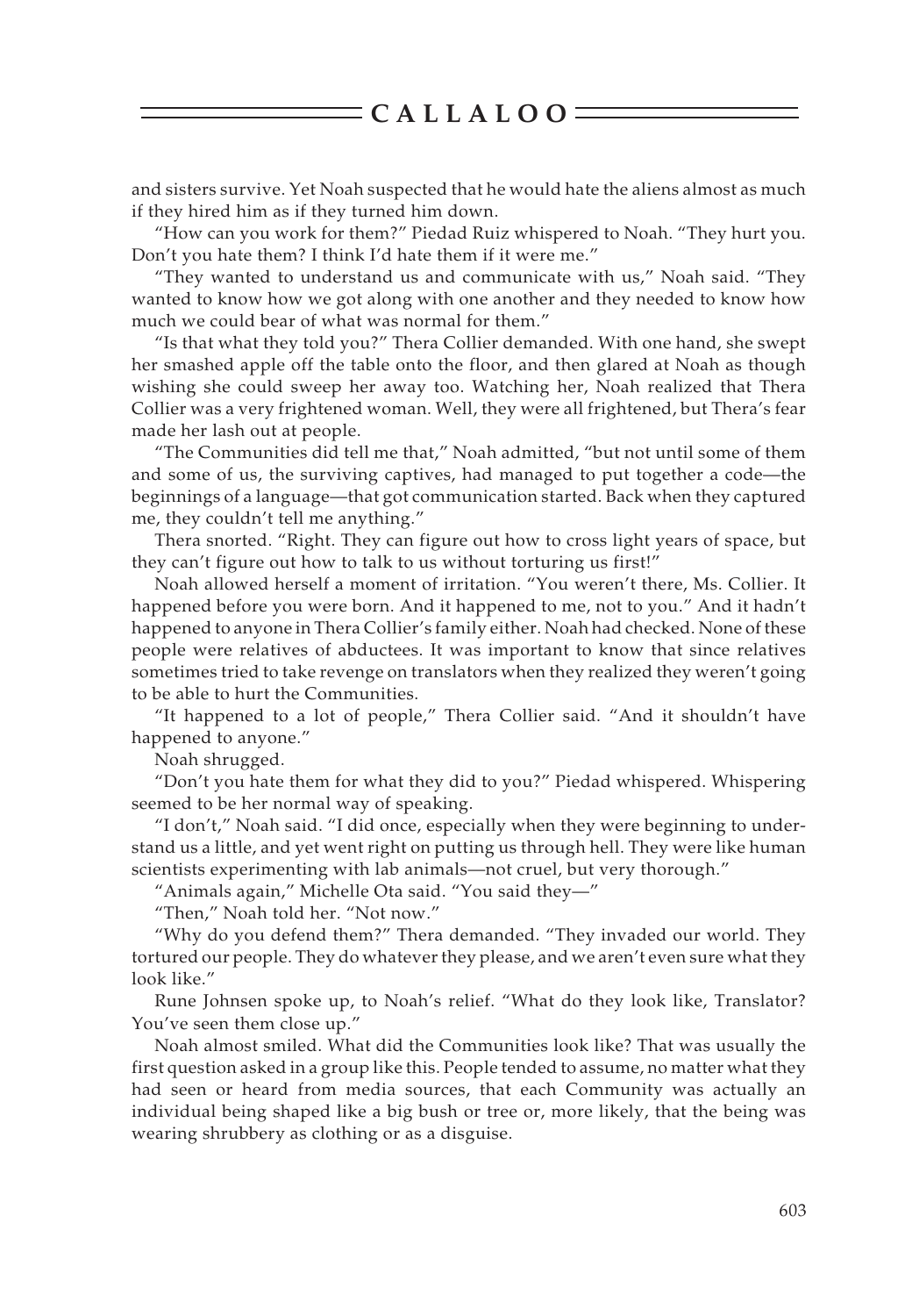"They're not like anything that any of us have ever known," she told them. "I've heard them compared to sea urchins—completely wrong. I've also heard they were like swarms of bees or wasps—also wrong, but closer. I think of them as what I usually call them—Communities. Each Community contains several hundred individuals an intelligent multitude. But that's wrong too, really. The individuals can't really survive independently, but they can leave one community and move temporarily or permanently to another. They are products of a completely different evolution. When I look at them, I see what you've all seen: outer branches and then darkness. Flashes of light and movement within. Do you want to hear more?"

They nodded, sat forward attentively except for James Adio who leaned back with an expression of contempt on his dark, smooth young face.

"The substance of the things that look like branches and the things that look like leaves and mosses and vines is alive and made up of individuals. It only looks like a plant of some sort. The various entities that we can reach from the outside feel dry, and usually smooth. One normal-sized Community might fill half of this room, but only weigh about six to eight hundred pounds. They aren't solid, of course, and within them, there are entities that I've never seen. Being enveloped by a community is like being held in a sort of . . . comfortable strait jacket, if you can imagine such a thing. You can't move much. You can't move at all unless the Community permits it. You can't see anything. There's no smell. Somehow, though, after the first time, it isn't frightening. It's peaceful and pleasant. I don't know why it should be, but it is."

"Hypnosis," James Adio said at once. "Or drugs!"

"Definitely not," Noah said. At least this was something she could be sure of. "That was one of the hardest parts of being a captive of the Communities. Until they got to know us, they didn't have anything like hypnosis or mood-altering drugs. They didn't even have the concept."

Rune Johnsen turned to frown at her. "What concept?"

"Altered consciousness. They don't even go unconscious unless they're sick or injured, and a whole Community never goes unconscious even though several of its entities might. As a result, Communities can't really be said to sleep—although at long last, they've accepted the reality that we have to sleep. Inadvertently, we've introduced them to something brand new."

"Will they let us bring medicine in?" Michelle Ota asked suddenly. "I have allergies and I really need my medicine."

"They will allow certain medicines. If you're offered a contract, you'll have to write in the drugs you'll need. They will either allow you to have the drugs or you won't be hired. If what you need is allowed, you'll be permitted to order it from outside. The Communities will check to see that it is what it's supposed to be, but other than that, they won't bother you about it. Medicine's just about all you'll have to spend money on while you're inside. Room and board are part of the agreement, of course, and you won't be allowed to leave your employers until your contract is up."

"What if we get sick or have an accident?" Piedad demanded. "What if we need some medicine that isn't in the contract."

"Medical emergencies are covered by the contract," Noah said.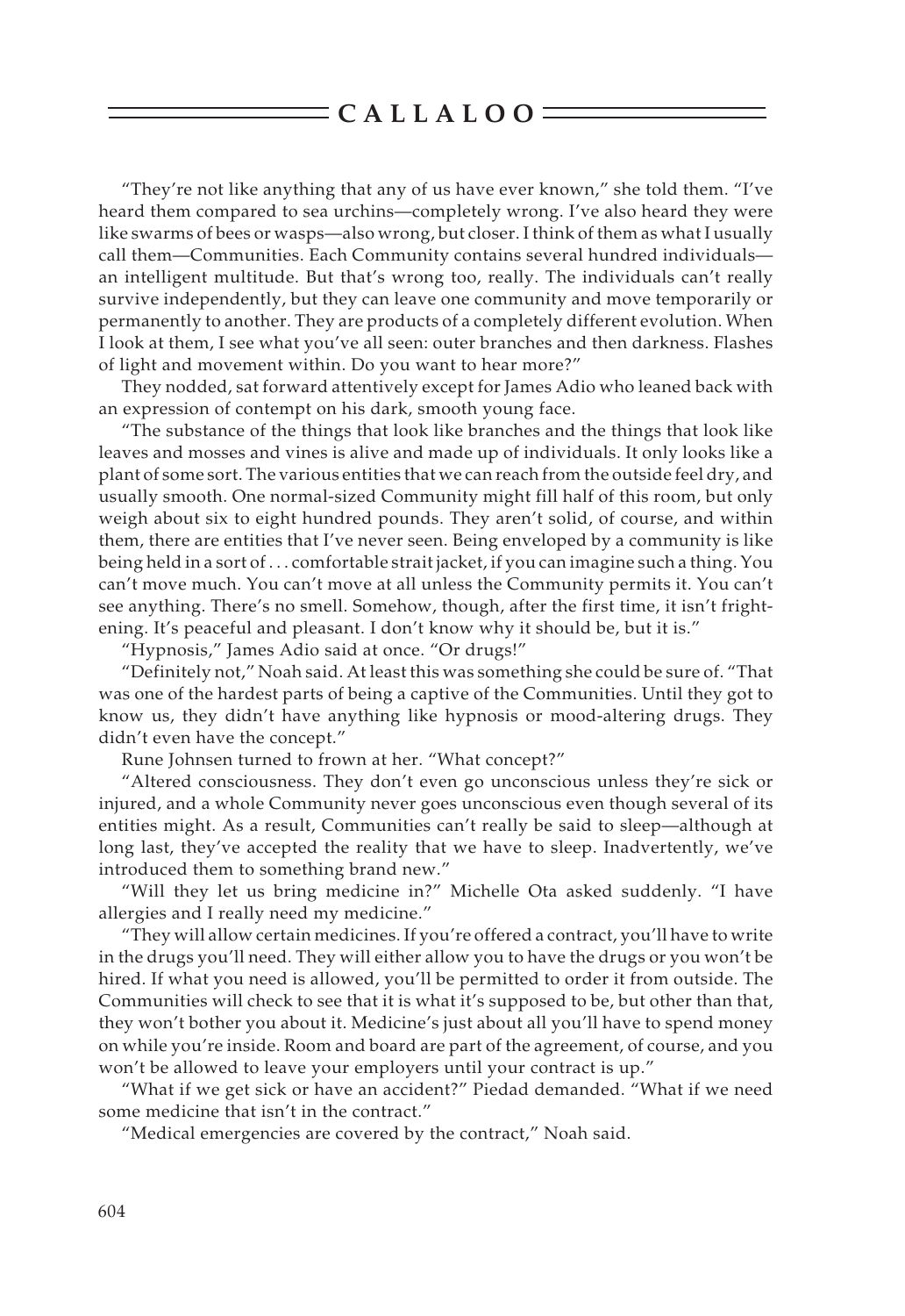Thera slapped her palms down against the table and said loudly, "Screw all that!" She got the attention she wanted. Everyone turned to look at her. "I want to know more about you, and the weeds, Translator. In particular, I want to know why you're still here, working for things that probably put you through hell. Part of that no drug thing was no anesthetic when they hurt you, right?"

Noah sat still for a moment, remembering, yet not wanting to remember. "Yes," she said at last, "except that most of the time, the people actually hurting me were other human beings. The aliens used to lock groups of two or more of us up together for days or weeks to see what would happen. This was usually not too bad. Sometimes, though, it went wrong. Some of us went out of our minds. Hell, all of us went out of our minds at one time or another. But some of us were more likely than others to be violent. Then there were those of us who would have been thugs even without the Communities' help. They were quick enough to take advantage of any chance to exercise a little power, get a little pleasure by making another person suffer. And some of us just stopped caring, stopped fighting, sometimes even stopped eating. The pregnancies and several of the killings came from those cell-mate experiments. We called them that.

"It was almost easier when the aliens just made us solve puzzles to get food or when they put things in our food that made us sick or when they enfolded us and introduced some nearly lethal substance into our bodies. The first captives got most of that, poor people. And some of them had developed a phobic terror of being enfolded. They were lucky if that was all they developed."

"My God," Thera said, shaking her head in disgust. After a while, she asked, "What happened to the babies? You said some people got pregnant."

"The Communities don't reproduce the way we do. It didn't seem to occur to them for a long time to take it easy on the pregnant women. Because of that, most women who got pregnant miscarried. Some had still births. Four of the women in the group that I was usually caged with between experiments died in childbirth. None of us knew how to help them." That was another memory she wanted to turn away from.

"There were a few live births, and of those, a few babies survived infancy, even though their mothers couldn't protect them from the worst and the craziest of our own people or from the Communities who were . . . curious about them. In all thirty-seven of the world's bubbles, fewer than a hundred such children survived. Most of those have grown up to be reasonably sane adults. Some live outside in secret, and some will never leave the bubbles. Their choice. A few of them are becoming the best of the next generation of translators."

Rune Johnsen made a wordless sound of interest. "I've read about such children," he said.

"We tried to find some of them," Sorrel Trent said, speaking up for the first time. "Our leader teaches that they're the ones who will show us the way. They're so important, and yet our stupid government keeps them hidden!" She sounded both frustrated and angry.

"The governments of this world have a great deal to answer for," Noah said. "In some countries, the children won't come out of the bubbles because word has gotten back to them about what's happened to those who have come out. Word about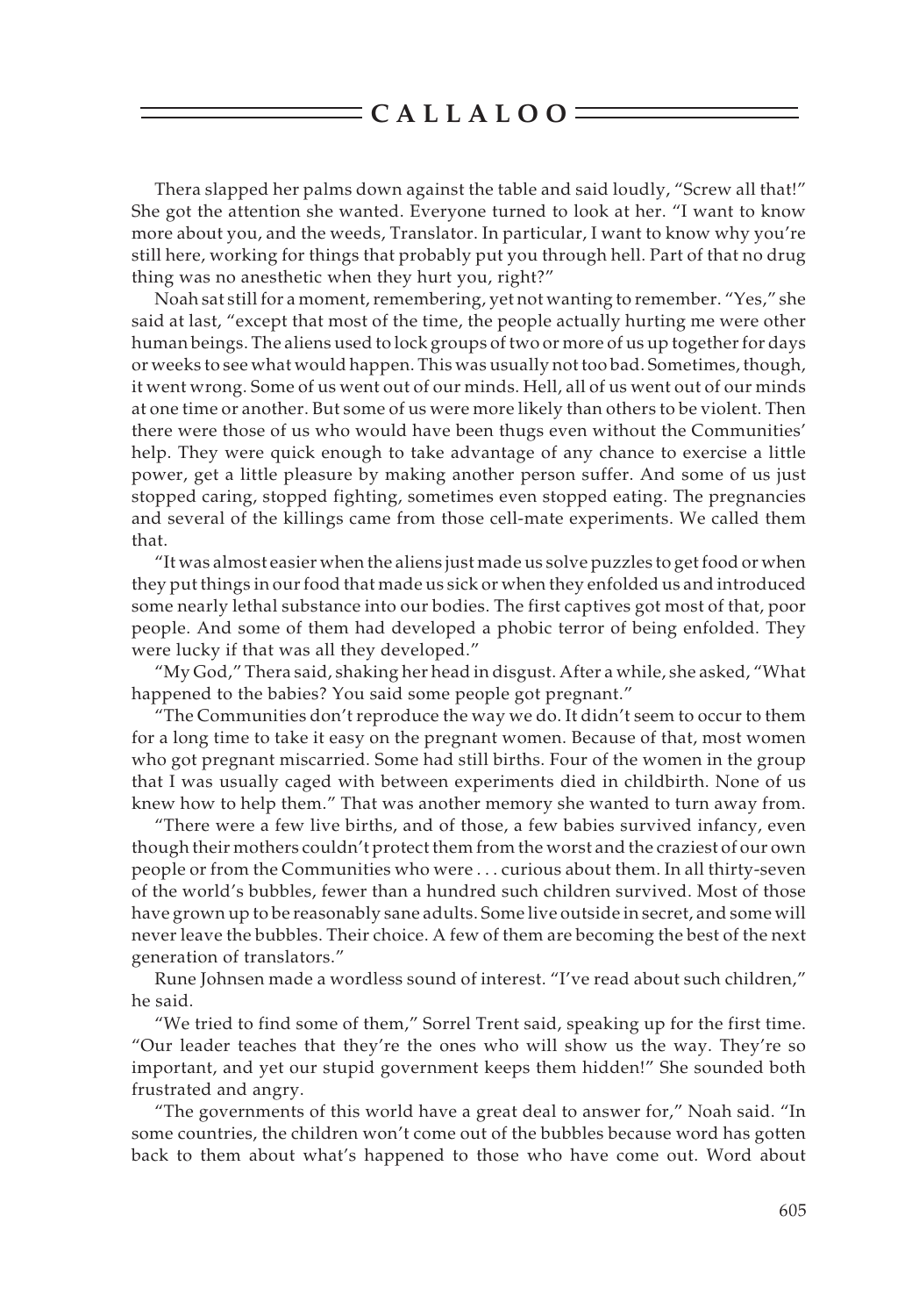disappearances, imprisonment, torture, death. Our government seems not to be doing that sort of thing any more. Not to the children, anyway. It's given them new identities to hide them from groups who want to worship them or kill them or set them apart. I've checked on some of them myself. They're all right, and they want to be let alone."

"My group doesn't want to hurt them," Sorrel Trent said. "We want to honor them and help them fulfill their true destiny."

Noah turned away from the woman, her mind filled with caustic, unprofessional things best not said. "So the children at least, are able to have a little peace," she did say.

"Is one of them yours?" Thera asked, her voice uncharacteristically soft. "Do you have children?"

Noah stared at her, then leaned her head against the chair back again. "I got pregnant when I was fifteen and again when I was seventeen. Miscarriages both times, thank God."

"It was . . . rape?" Rune Johnsen asked.

"Of course it was rape! Can you actually believe I'd want to give the Communities another human infant to study?" She stopped and took a deep breath. After a moment, she said, "Some of the deaths were women killed for resisting rape. Some of the deaths were rapists. Do you remember an old experiment in which too many rats are caged together and they begin to kill one another."

"But you weren't rats," Thera said. "You were intelligent. You could see what the weeds were doing to you. You didn't have to—"

Noah cut her off. "I didn't have to what?"

Thera backpedaled. "I didn't mean you personally. I just mean human beings ought to be able to behave better than a bunch of rats."

"Many did. Some did not."

"And in spite of all that, you work for the aliens. You forgive them because they didn't know what they were doing. Is that it?"

"They're here," Noah said flatly.

"They're here until we find a way to drive them away!"

"They're here to stay," Noah said more softly. "There's no 'away' for them—not for several generations anyway. Their ship was a one-way transport. They've settled here and they'll fight to keep the various desert locations they've chosen for their bubbles. If they do decide to fight, we won't survive. They might be destroyed too, but chances are, they would send their young deep into the ground for a few centuries. When they came up, this would be their world. We would be gone." She looked at each member of the group. "They're here," she said for the third time. "I'm one of maybe thirty people in this country who can talk to them. Where else would I be but here at a bubble, trying to help the two species understand and accept one another before one of them does something fatal?"

Thera was relentless. "But do you forgive them for what they've done?"

Noah shook her head. "I don't forgive them," she said. "They haven't asked for my forgiveness and I wouldn't know how to give it if they did. And that doesn't matter. It doesn't stop me from doing my job. It doesn't stop them from employing me."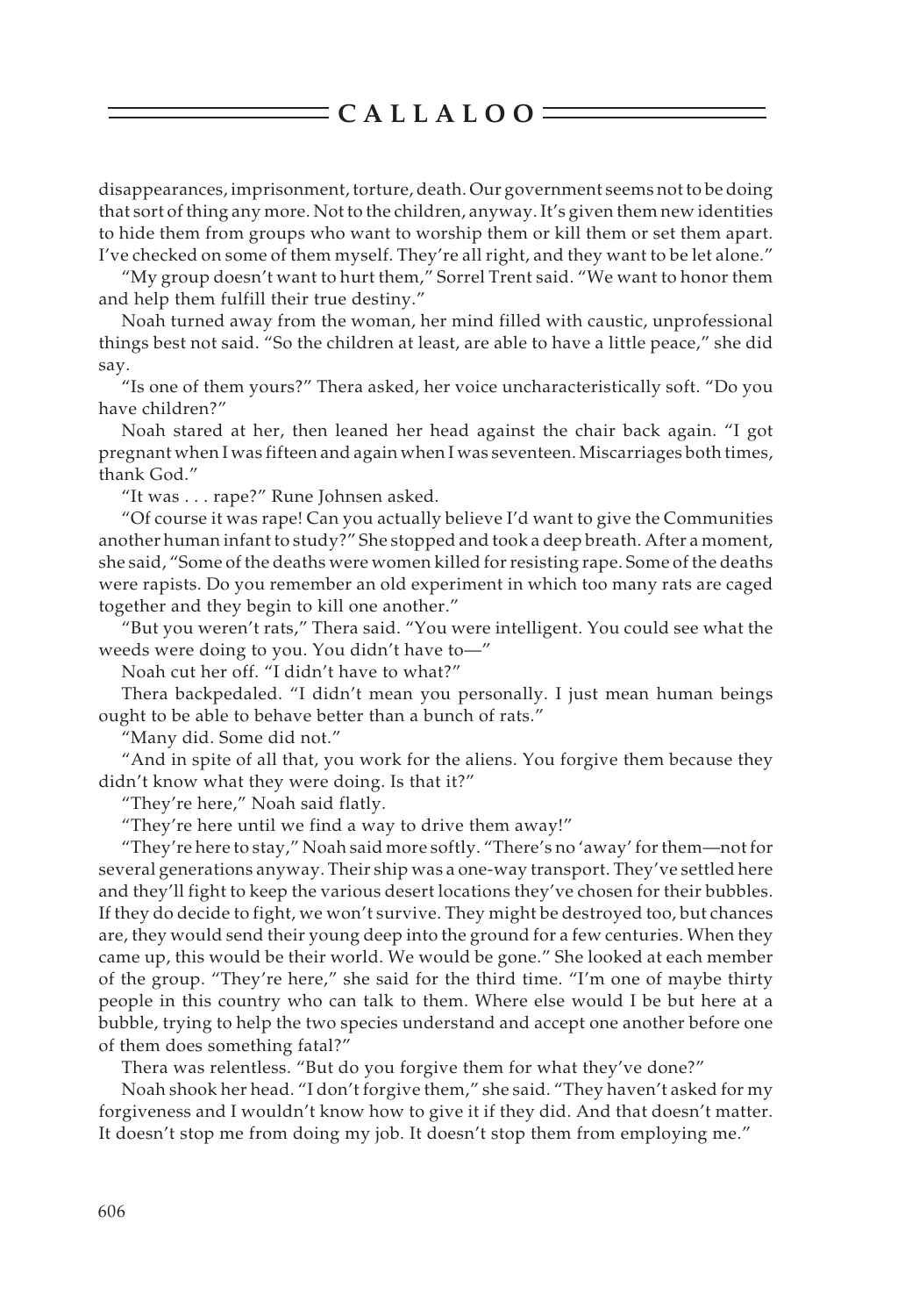James Adio said, "If they're as dangerous as you believe, you ought to be working with the government, trying to find a way to kill them. Like you said, you know more about them than the rest of us."

"Are you here to kill them, Mr. Adio?" Noah asked quietly.

He let his shoulders slump. "I'm here to work for them, lady. I'm poor. I don't have all kinds of special knowledge that only thirty people in the whole country have. I just need a job."

She nodded as though he had simply been conveying information, as though his words had not carried heavy loads of bitterness, anger, and humiliation. "You can make money here," she said. "I'm wealthy myself. I'm putting half a dozen nieces and nephews through college. My relatives eat three meals a day and live in comfortable homes. Why shouldn't yours?"

"Thirty pieces of silver," he muttered.

Noah gave him a tired smile. "Not for me," she said. "My parents seemed to have a completely different role in mind for me when they named me."

Rune Johnsen smiled but James Adio only stared at her with open dislike. Noah let her face settle into its more familiar solemnity. "Let me tell you all about my experience working with the government to get the better of the Communities," she said. "You should hear about it whether or not you choose to believe." She paused, gathered her thoughts.

**\* \* \* \***

"I was held here in the Mojave Bubble from my eleventh year through my twentythird," she began. "Of course, none of my family or friends knew where I was or whether I was alive. I just disappeared like a lot of other people. In my case, I disappeared from my own bedroom in my parents' house in Victorville late one night. Years later when the Communities could talk to us, when they understood more of what they'd done to us, they asked a group of us whether we would stay with them voluntarily or whether we wanted to leave. I thought it might have been just another of their tests, but when I asked to go, they agreed.

"In fact, I was the first to ask to go. The group I was with then was made up of people taken in childhood—sometimes early childhood. Some of them were afraid to go out. They had no memory of any home but the Mojave Bubble. But I remembered my family. I wanted to see them again. I wanted to go out and not be confined to a small area in a bubble. I wanted to be free.

"But when the Communities let me go, they didn't take me back to Victorville. They just opened the bubble late one night near one of the shanty towns that had grown up around its perimeters. The shanty towns were wilder and cruder back then. They were made up of people who were worshipping the Communities or plotting to wipe them out or hoping to steal some fragment of valuable technology from them—that kind of thing. And some of the squatters there were undercover cops of one kind or another. The ones who grabbed me said they were FBI, but I think now that they might have been bounty hunters. In those days, there was a bounty on anyone or anything that came out of the bubbles, and it was my bad luck to be the first person to be seen coming out of the Mojave Bubble.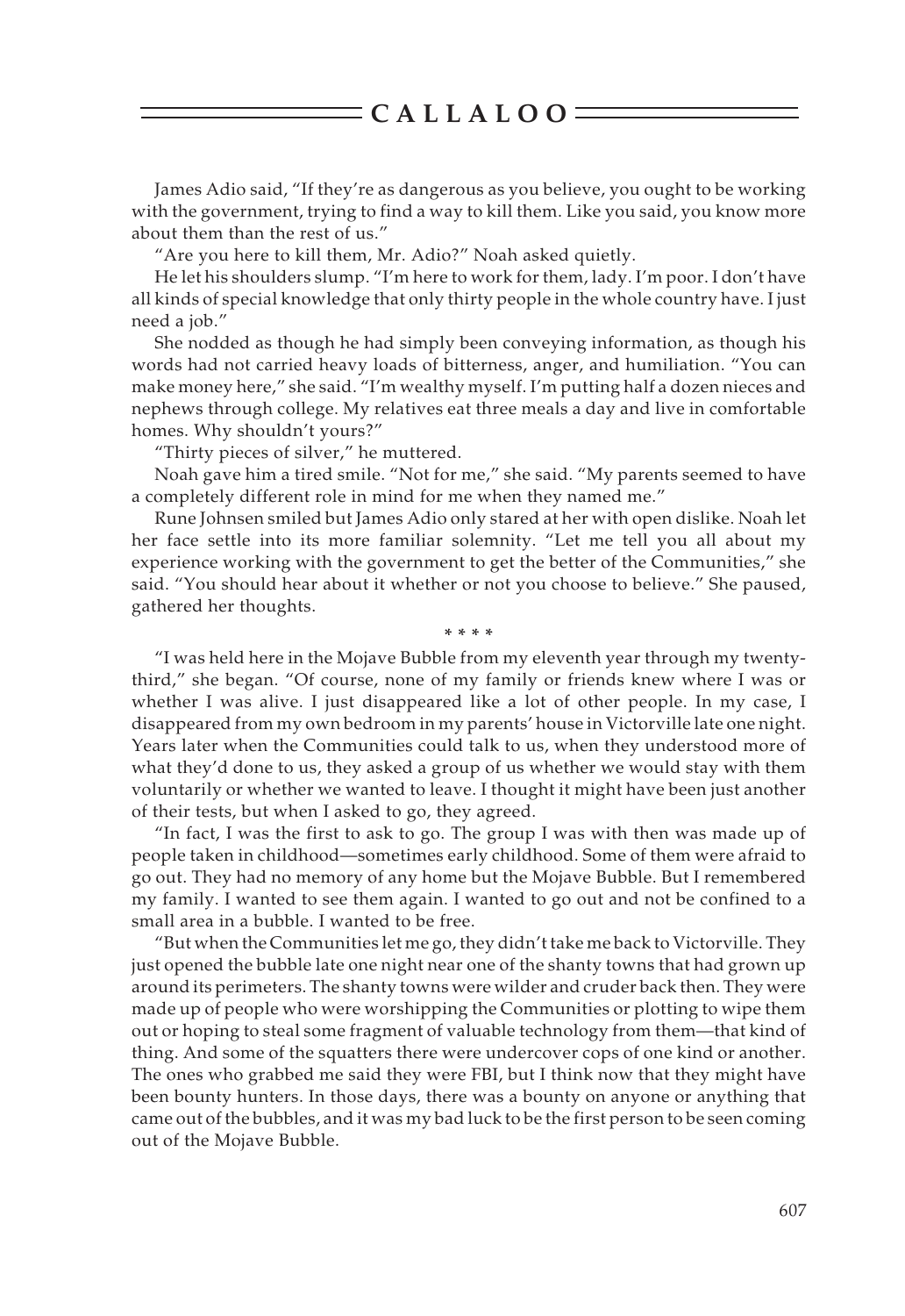# $\equiv$  C A L L A L O O  $\equiv$

"Anyone coming out might know valuable technological secrets, or might be hypnotized saboteurs or disguised alien spies—any damned thing. I was handed over to the military, which locked me up, questioned me relentlessly, accused me of everything from espionage to murder, from terrorism to treason. I was sampled and tested in every way they could think of. They convinced themselves that I was a valuable catch, that I had been collaborating with our 'nonhuman enemies.' Therefore, I represented a great opportunity to find a way to get at them—at the Communities.

"Everything I knew, they found out. It wasn't as though I was ever trying to hold anything back from them. The problem was, I couldn't tell them the kind of thing they wanted to know. Of course the Communities hadn't explained to me the workings of their technology. Why would they? I didn't know much about their physiology either, but I told what I did know—told it over and over again with my jailers trying to catch me in lies. And as for the Communities' psychology, I could only say what had been done to me and what I'd seen done to others. And because my jailers didn't see that as very useful, they decided I was being uncooperative, and that I had something to hide."

Noah shook her head. "The only difference between the way they treated me and the way the aliens treated me during the early years of my captivity was that the socalled human beings knew when they were hurting me. They questioned me day and night, threatened me, drugged me, all in an effort to get me to give them information I didn't have. They'd keep me awake for days on end, keep me awake until I couldn't think, couldn't tell what was real and what wasn't. They couldn't get at the aliens, but they had me. When they weren't questioning me, they kept me locked up, alone, isolated from everyone but them."

Noah looked around the room. "All this because they knew—knew absolutely that a captive who survived twelve years of captivity and who is then freed *must* be a traitor of some kind, willing or unwilling, knowing or unknowing. They x-rayed me, scanned me in every possible way, and when they found nothing unusual, it only made them angrier, made them hate me more. I was, somehow, making fools of them. They *knew* it! And I wasn't going to get away with it.

"I gave up. I decided that they were never going to stop, that they would eventually kill me anyway, and until they did, I would never know any peace."

She paused remembering humiliation, fear, hopelessness, exhaustion, bitterness, sickness, pain. . . . They had never beaten her badly—just struck a few blows now and then for emphasis and intimidation. And sometimes she was grabbed, shaken, and shoved, amid ongoing accusations, speculations, and threats. Now and then, an interrogator knocked her to the floor, then ordered her back to her chair. They did nothing that they thought might seriously injure or kill her. But it went on and on and on. Sometimes one of them pretended to be nice to her, courted her in a sense, tried to seduce her into telling secrets she did not know. . . .

"I gave up," she repeated. "I don't know how long I'd been there when that happened. I never saw the sky or sunlight so I lost all track of time. I just regained consciousness after a long session, found that I was in my cell alone, and decided to kill myself. I had been thinking about it off and on when I could think, and suddenly,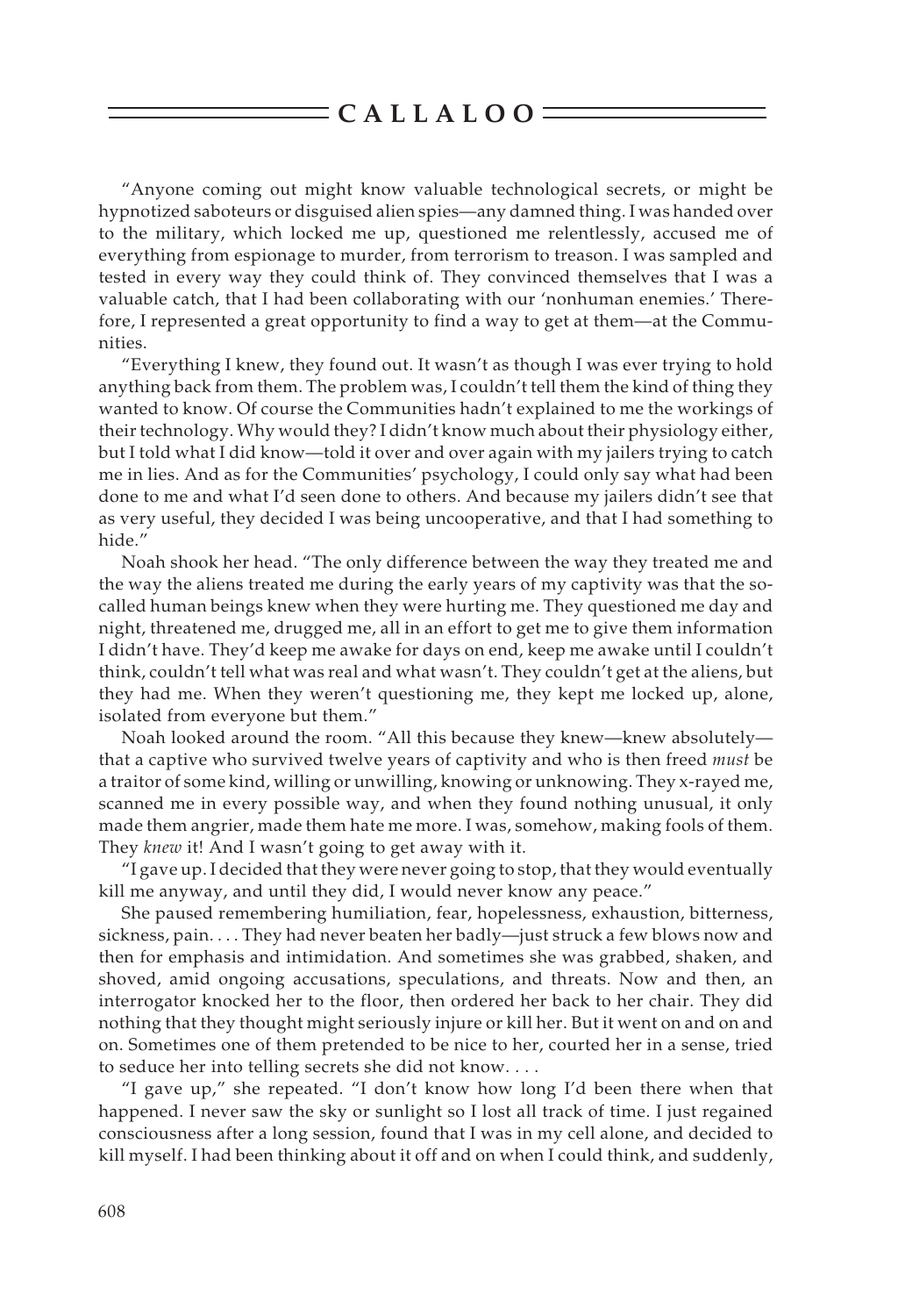I knew I would do it. Nothing else would make them stop. So I did do it. I hanged myself."

Piedad Ruiz made a wordless sound of distress, then stared downward at the table when people looked at her.

"You tried to kill yourself?" Rune Johnsen asked. "Did you do that when you were with the . . . the Communities?"

Noah shook her head. "I never did." She paused. "It mattered, more than I know how to tell you, that this time my tormentors were my own people. They were human. They spoke my language. They knew all that I knew about pain and humiliation and fear and despair. They knew what they were doing to me, and yet it never occurred to them not to do it." She thought for a moment, remembering. "Some captives of the Communities did kill themselves. And the Communities didn't care. If you wanted to die and managed to hurt yourself badly enough, you'd die. They'd watch."

But if you didn't choose to die, there was the perverse security and peace of being enfolded. There was, somehow, the *pleasure* of being enfolded. It happened often when captives were not being tested in some way. It happened because the entities of the Communities discovered that it pleased and comforted them too, and they didn't understand why any more than she did. The first enfoldings happened because they were convenient ways of restraining, examining, and, unhappily, poisoning human captives. It wasn't long, though, before unoccupied humans were being enfolded just for the pleasure the act gave to an unoccupied Community. Communities did not understand at first that their captives could also take pleasure in the act. Human children like Noah learned quickly how to approach a Community and touch its outer branches to ask to be enfolded, although adult human captives had tried to prevent the practice, and to punish it when they could not prevent it. Noah had had to grow up to even begin to understand why adult captives sometimes beat children for daring to ask alien captors for comfort.

Noah had met her current employer before she turned twelve. It was one of the Communities who never injured her, one who had worked with her and with others to begin to assemble a language that both species could use.

She sighed and continued her narrative. "My human jailers were like the Communities in their attitude toward suicide," she said. "They watched too as I tried to kill myself. I found out later that there were at least three cameras on me day and night. A lab rat had more privacy than I did. They watched me make a noose of my clothing. They watched me climb onto my bed and tie off the noose to a grill that protected the speaker they sometimes used to blast me with loud, distorted music or with old news broadcasts from when the aliens first arrived and people were dying in the panic.

"They even watched me step off my bed and dangle by my neck, strangling. Then they got me out of there, revived me, made sure I wasn't seriously injured. That done, they put me back in my cell, naked and with the speaker recess concreted over and the grill gone. At least, after that there was no more horrible music. No more terrified screaming.

"But the questioning began again. They even said I hadn't really meant to kill myself, that I was just making a bid for sympathy.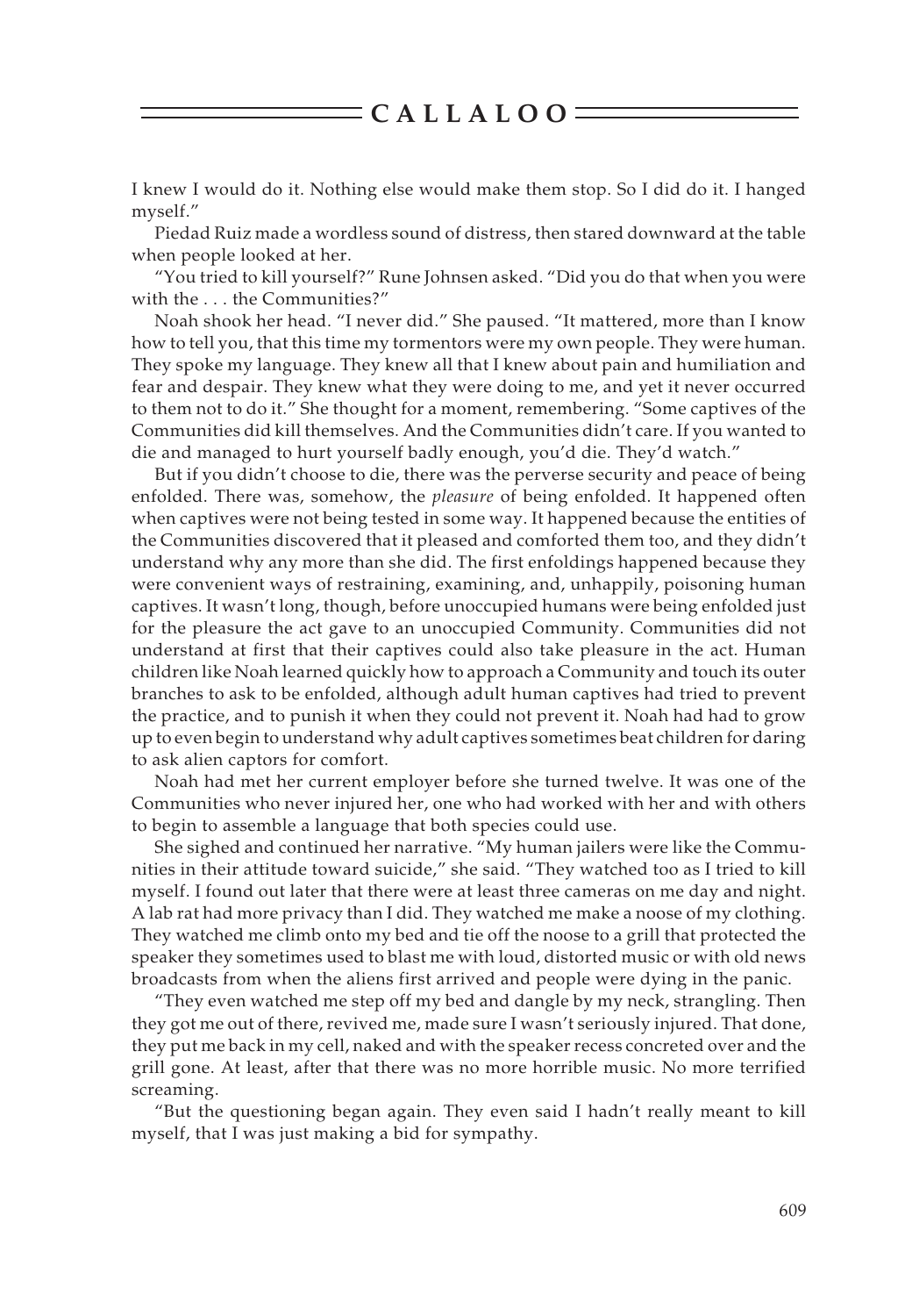"So I left in mind, if not in body. I sort of went catatonic for a while. I wasn't entirely unconscious, but I wasn't functioning any more. I couldn't. They knocked me around at first because they thought I was faking. I know they did that because later I had some unexplained and untreated broken bones and other medical problems to deal with.

"Then someone leaked my story. I don't know who. Maybe one of my interrogators finally grew a conscience. Anyway, someone started telling the media about me and showing them pictures. The fact that I was only eleven when I was taken turned out to be important to the story. At that point, my captors decided to give me up. I suppose they could have killed me just as easily. Considering what they had been doing to me, I have no idea why they didn't kill me. I've seen the pictures that got published. I was in bad shape. Maybe they thought I'd die—or at least that I'd never wake all the way up and be normal again. And, too, once my relatives learned that I was alive, they got lawyers and fought to get me out of there.

"My parents were dead—had died in a car wreck while I was still a captive in the Mojave Bubble. My jailers must have known, but they never said a word. I didn't find out until I began to recover and one of my uncles told me. My uncles were my mother's three older brothers. They were the ones who fought for me. To get me, they had to sign away any rights they may have had to sue. They were told that the Communities were the ones who had injured me. They believed it until I revived enough to tell them what really happened.

"After I told them, they wanted to tell the world, maybe put a few people in prison where they belonged. If they hadn't had families of their own, I might not have been able to talk them out of it. They were good men. My mother was their baby sister, and they'd always loved her and looked after her. As things were, though, they had had to go into serious debt to get me free, repaired, and functional again. I couldn't have lived with the thought that because of me, they lost everything they owned, and maybe even got sent to prison on some fake charge.

"When I'd recovered a little, I had to do some media interviews. I told lies, of course, but I couldn't go along with the big lie. I refused to confirm that the Communities had injured me. I pretended not to remember what had happened. I said I had been in such bad shape that I didn't have any idea what was going on most of the time, and that I was just grateful to be free and healing. I hoped that was enough to keep my human ex-captors content. It seemed to be.

"The reporters wanted to know what I was going to do, now that I was free.

"I told them I would go to school as soon as I could. I would get an education, then a job so that I could begin to pay my uncles back for all they had done for me.

"That's pretty much what I did. And while I was in school, I realized what work I was best fitted to do. So here I am. I was not only the first to leave the Mojave Bubble, but the first to come back to offer to work for the Communities. I had a small part in helping them connect with some of the lawyers and politicians I mentioned earlier."

"Did you tell your story to the weeds when you came back here?" Thera Collier asked suspiciously. "Prison and torture and everything?"

Noah nodded. "I did. Some Communities asked and I told them. Most didn't ask. They have problems enough among themselves. What humans do to other humans outside their bubbles is usually not that important to them."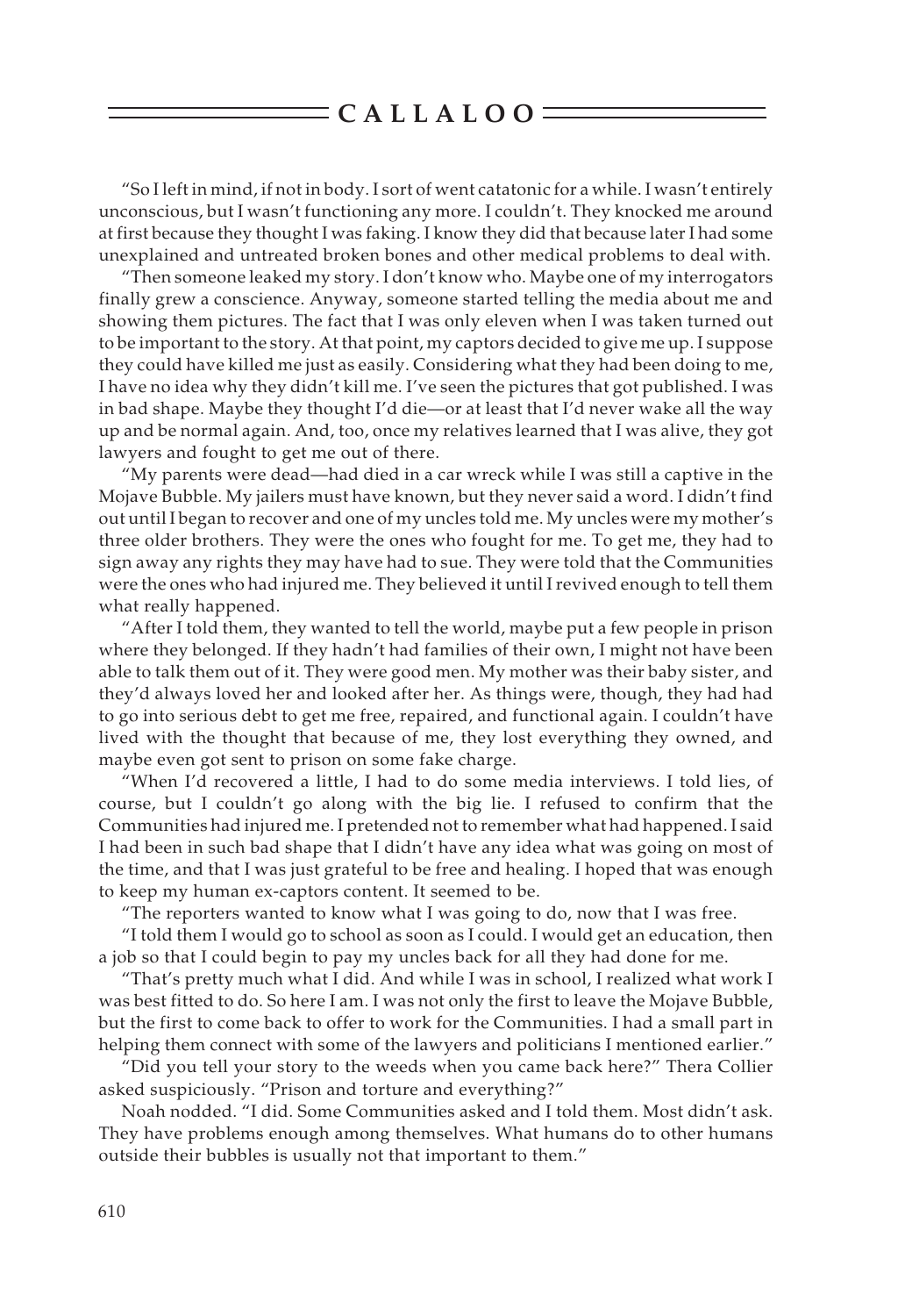"Do they trust you?" Thera asked. "Do the weeds trust you?"

Noah smiled unhappily. "At least as much as you do, Ms. Collier."

Thera gave a short bark of laughter, and Noah realized the woman had not understood. She thought Noah was only being sarcastic.

"I mean they trust me to do my job," Noah said. "They trust me to help would-be employers learn to live with a human being without hurting the human and to help human employees learn to live with the Communities and fulfill their responsibilities. You trust me to do that too. That's why you're here." That was all true enough, but there were also some Communities—her employer and a few others—who did seem to trust her. And she trusted them. She had never dared to tell anyone that she thought of these as friends.

Even without that admission, Thera gave her a look that seemed to be made up of equal parts pity and contempt.

"Why did the aliens take you back," James Adio demanded. "You could have been bringing in a gun or a bomb or something. You could have been coming back to get even with them for what they'd done to you."

Noah shook her head. "They would have detected any weapon I could bring in. They let me come back because they knew me and they knew I could be useful to them. I knew I could be useful to us, too. They want more of us. Maybe they even *need* more of us. Better for everyone if they hire us and pay us instead of snatching us. They can take mineral ores from deeper in the ground than we can reach, and refine them. They've agreed to restrictions on what they take and where they take it. They pay a handsome percentage of their profit to the government in fees and taxes. With all that, they still have plenty of money to hire us."

She changed the subject suddenly. "Once you're in the bubble, learn the language. Make it clear to your employers that you want to learn. Have you all mastered the basic signs?" She looked them over, not liking the silence. Finally she asked, "Has anyone mastered the basic signs?"

Rune Johnsen and Michelle Ota both said, "I have."

Sorrel Trent said, "I learned some of it, but it's hard to remember."

The others said nothing. James Adio began to look defensive. "They come to our world and we have to learn their language," he muttered.

"I'm sure they would learn ours if they could, Mr. Adio," Noah said wearily. "In fact, here at Mojave, they can read English, and even write it—with difficulty. But since they can't hear at all, they never developed a spoken language of any kind. They can only converse with us in the gesture and touch language that some of us and some of them have developed. It takes some getting used to since they have no limbs in common with us. That's why you need to learn it from them, see for yourself how they move and feel the touch-signs on your skin when you're enfolded. But once you learn it, you'll see that it works well for both species."

"They could use computers to speak for them," Thera Collier said. "If their technology isn't up to it, they could buy some of ours."

Noah did not bother to look at her. "Most of you won't be required to learn more than the basic signs," she said. "If you have some urgent need that the basics don't cover, you can write notes. Print in block capital letters. That will usually work. But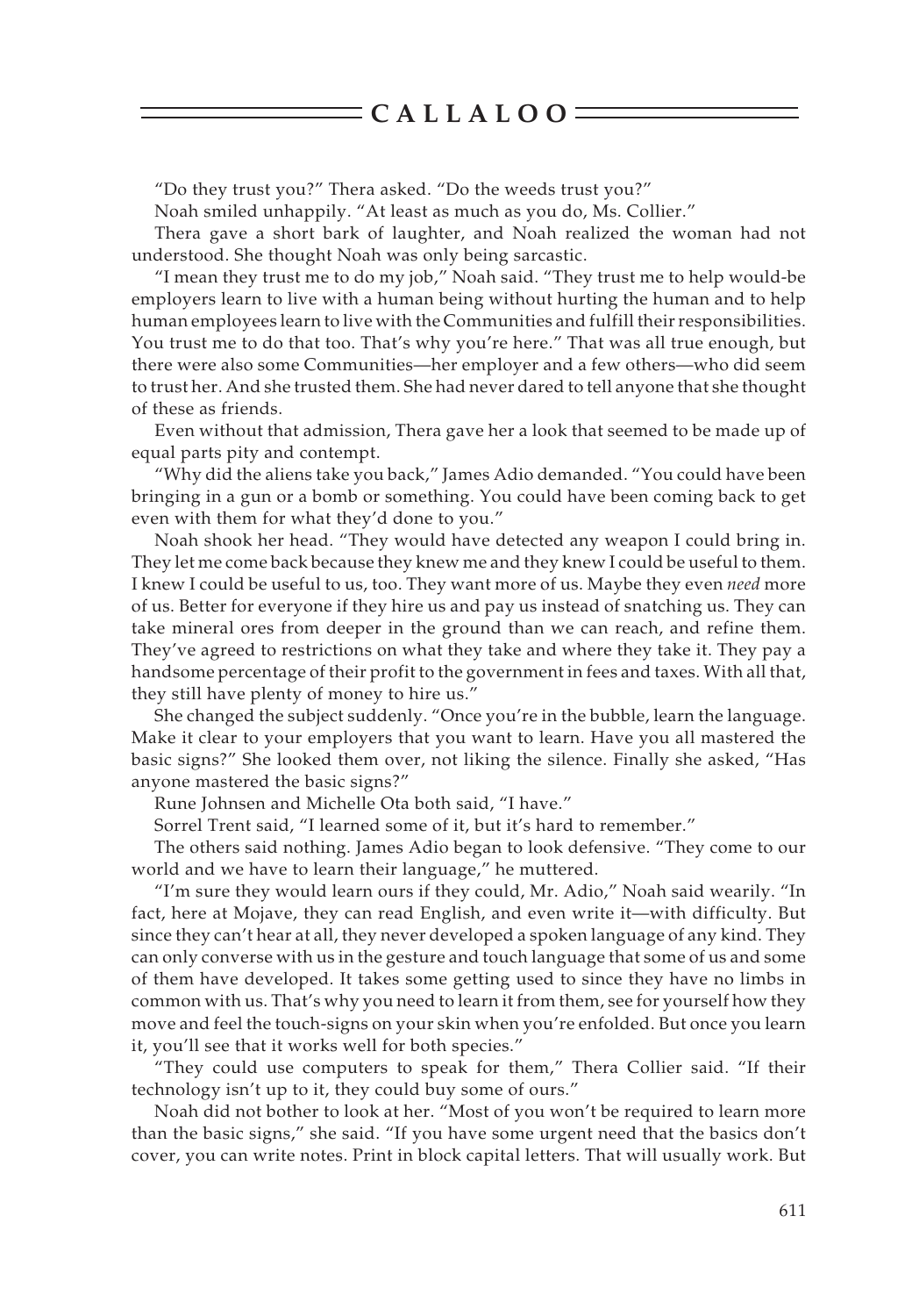if you want to move up a paygrade or two and be given work that might actually interest you, learn the language."

"How do you learn," Michelle Ota asked. "Are there classes?"

"No classes. Your employers will teach you if they want you to know—or if you ask. Language lessons are the one thing you can ask for that you can be sure of getting. They're also one of the few things that will get your pay reduced if you're told to learn and you don't. That will be in the contract. They won't care whether you won't or you can't. Either way it's going to cost you."

"Not fair," Piedad said.

Noah shrugged. "It's easier if you have something to do anyway, and easier if you can talk with your employer. You can't bring in radios, televisions, computers, or recordings of any kind. You can bring in a few books—the paper kind—but that's all. Your employers can and will call you at any time, sometimes several times in a day. Your employer might lend you to . . . relatives who haven't hired one of us yet. They might also ignore you for days at a time, and most of you won't be within shouting distance of another human being." Noah paused, stared down at the table. "For the sake of your sanity, go in with projects that will occupy your minds."

Rune said, "I would like to hear your description of our duties. What I read sounded almost impossibly simple."

"It is simple. It's even pleasant once you're used to it. You will be enfolded by your employer or anyone your employer designates. If both you and the Community enfolding you can communicate, you might be asked to explain or discuss some aspect of our culture that the Community either doesn't understand or wants to hear more about. Some of them read our literature, our history, even our news. You may be given puzzles to solve. When you're not enfolded, you may be sent on errands—after you've been inside long enough to be able to find your way around. Your employer might sell your contract to another Community, might even send you to one of the other bubbles. They've agreed not to send you out of the country, and they've agreed that when your contract is up, they'll let you leave by way of the Mojave Bubble—since this is where you'll begin. You won't be injured. There'll be no biomedical experiments, none of the nastier social experiments that captives endured. You'll receive all the food, water, and shelter that you need to keep you healthy. If you get sick or injured, you have the right to see a human physician. I believe there are two human doctors working here at Mojave now." She paused and James Adio spoke up.

"So what will we be, then?" he demanded. "Whores or house pets?"

Thera Collier made a noise that was almost a sob.

Noah smiled humorlessly. "We're neither, of course. But you'll probably feel as though you're both unless you learn the language. We are one interesting and unexpected thing, though." She paused. "We're an addictive drug." She watched the group and recognized that Rune Johnsen had already known this. And Sorrel Trent had known. The other four were offended and uncertain and shocked.

"This effect proves that humanity and the Communities belong together," Sorrel Trent said. "We're fated to be together. They have so much to teach us."

Everyone ignored her.

"You told us they understood that we were intelligent," Michelle Ota said.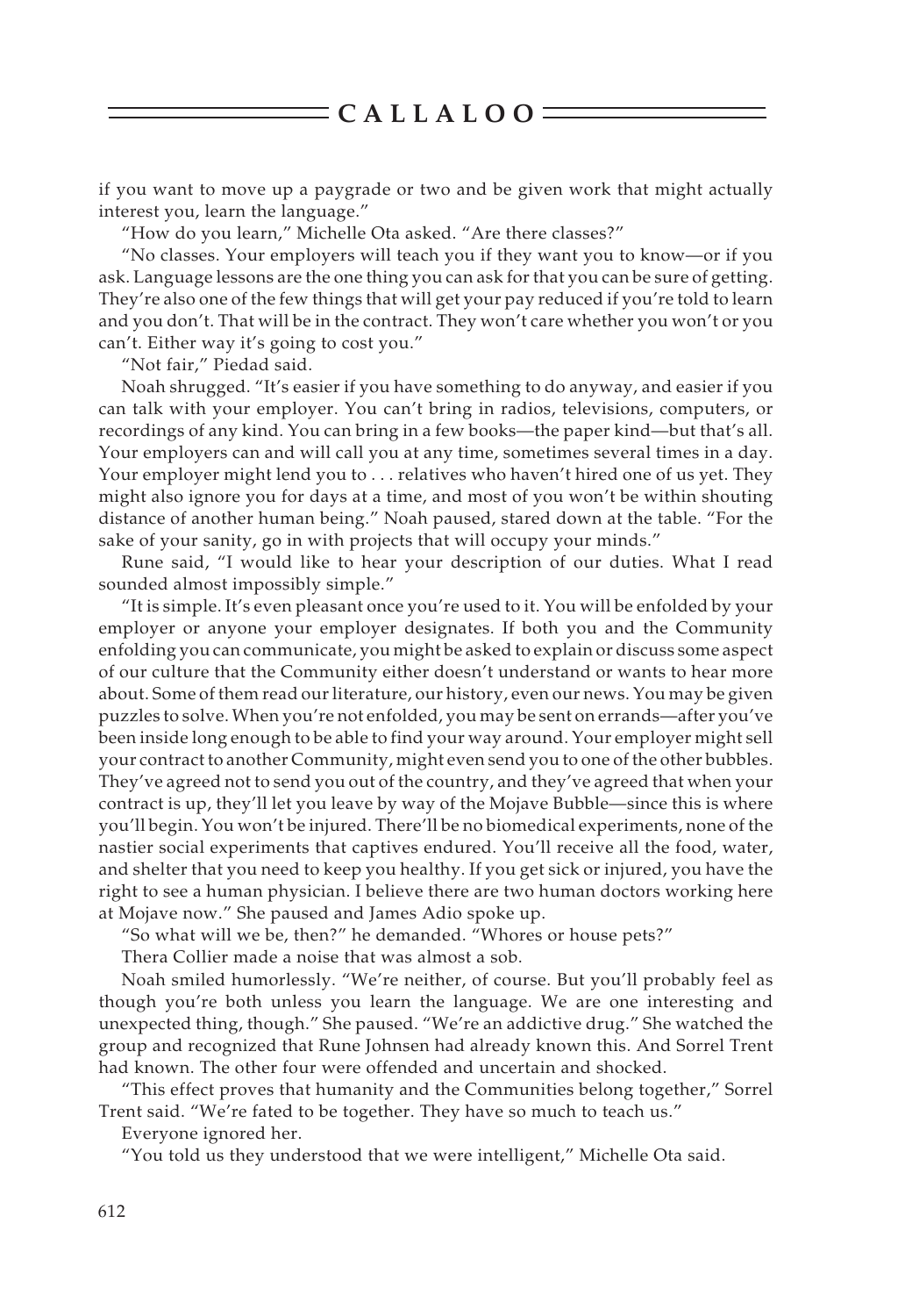"Of course they understand," Noah said. "But what's important to them is not what they think of our intellect. It's what use we can be to them. That's what they pay us for."

"We're not prostitutes!" Piedad Ruiz said. "We're not! There's no sex in any of this. There can't be. And there are no drugs either. You said so yourself!"

Noah turned to look at her. Piedad didn't listen particularly well, and she lived in terror of prostitution, drug addiction, disease, anything that might harm her or steal her ability to have the family she hoped for. Her two older sisters were already selling themselves on the streets. She hoped to rescue them and herself by getting work with the Communities.

"No sex," Noah agreed. "And *we* are the drugs. The Communities feel better when they enfold us. We feel better too. I guess that's only fair. The ones among them who are having trouble adjusting to this world are calmed and much improved if they can enfold one of us now and then." She thought for a moment. "I've heard that for human beings, petting a cat lowers our blood pressure. For them, enfolding one of us calms them and eases what translates as a kind of intense biological homesickness."

"We ought to sell them some cats," Thera said. "Neutered cats so they'll have to keep buying them."

"Cats and dogs don't like them," Noah said. "As a matter of fact, cats and dogs won't like you after you've lived in the bubble for a while. They seem to smell something on you that we can't detect. They panic if you go near them. They bite and scratch if you try to handle them. The effect lasts for a month or two. I generally avoid house pets and even farm animals for a couple of months when I go out."

"Is being enveloped anything like being crawled over by insects?" Piedad asked. "I can't stand having things crawl on me."

"It isn't like any experience you've ever had," Noah said. "I can only tell you that it doesn't hurt and it isn't slimy or disgusting in any way. The only problem likely to be triggered by it is claustrophobia. If any of you had been found to be claustrophobic, you would have been culled by now. For the non-claustrophobic, well, we're lucky they need us. It means jobs for a lot of people who wouldn't otherwise have them."

"We're the drug of choice, then?" Rune said. And he smiled.

Noah smiled back. "We are. And they have no history of drug taking, no resistance to it, and apparently no moral problems with it. All of a sudden they're hooked. On us."

James Adio said, "Is this some kind of payback for you, Translator? You hook them on us because of what they did to you."

Noah shook her head. "No payback. Just what I said earlier. Jobs. We get to live, and so do they. I don't need payback."

He gave her a long, solemn look. "I would," he said. "I do. I can't have it, but I want it. They invaded us. They took over."

"God, yes," Noah said. "They've taken over big chunks of the Sahara, the Atacama, the Kalahari, the Mojave, and just about every other hot, dry wasteland they could find. As far as territory goes, they've taken almost nothing that we need."

"They've still got no right to it," Thera said. "It's ours, not theirs."

"They can't leave," Noah said.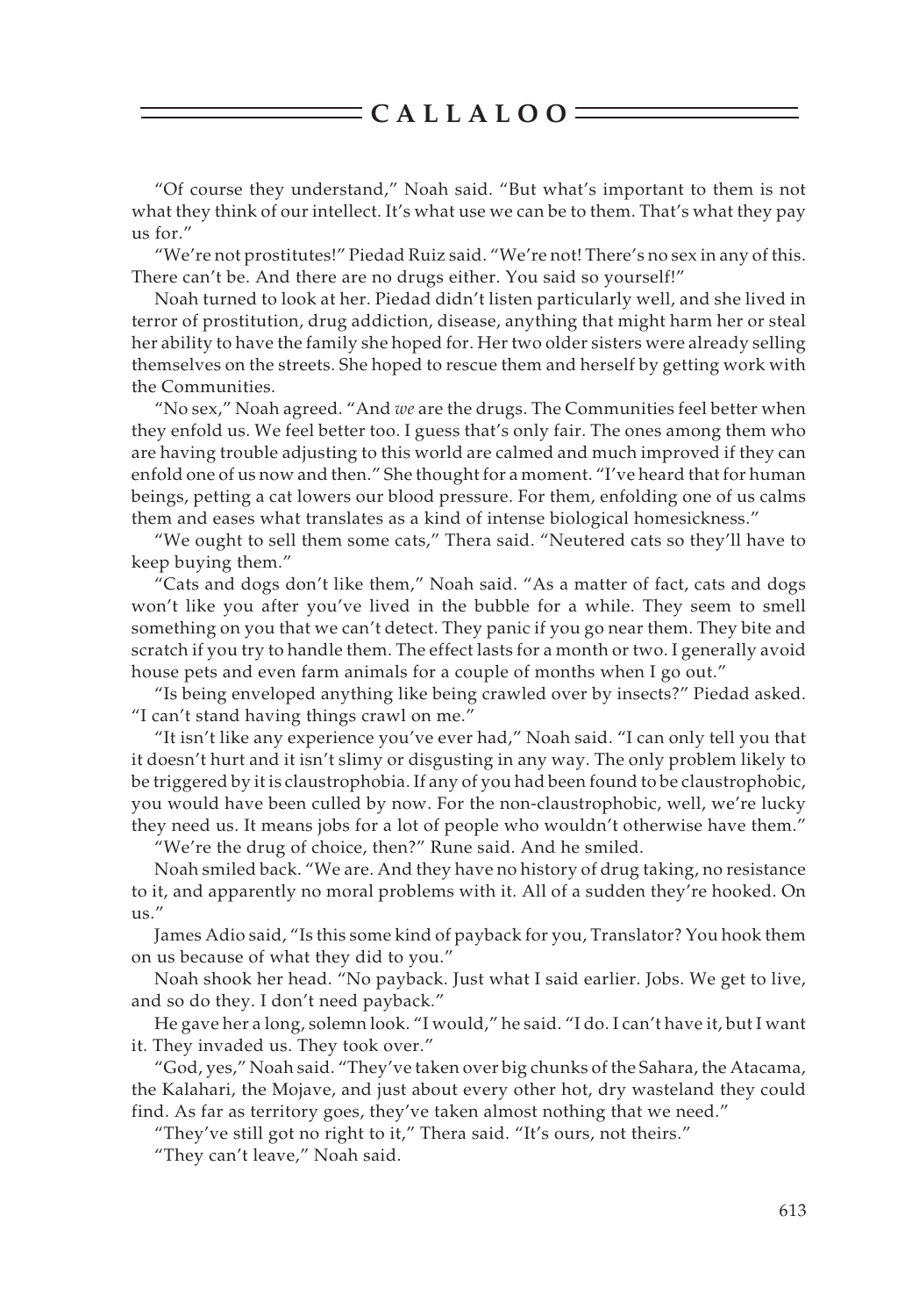Thera nodded. "Maybe not. But they can die!"

Noah ignored this. "Some day maybe a thousand of years from now, some of them will leave. They'll build and use ships that are part multigenerational and part sleeper. A few Communities stay awake and keep things running. Everyone else sort of hibernates." This was a vast oversimplification of the aliens' travel habits, but it was essentially true. "Some of us might even wind up going with them. It would be one way for the human species to get to the stars."

Sorrel Trent said wistfully, "If we honor them, maybe they will take us to heaven with them."

Noah suppressed an urge to hit the woman. To the others, she said, "The next two years will be as easy or as difficult as you decide to make them. Keep in mind that once the contract is signed, the Communities won't let you go because you're angry with them or because you hate them or even because you try to kill them. And by the way, although I'm sure they can be killed, that's only because I believe anything that's alive can die. I've never seen a dead Community, though. I've seen a couple of them have what you might call internal revolution. The entities of those Communities scattered to join other Communities. I'm not sure whether that was death, reproduction, or both." She took a deep breath and let it out. "Even those of us who can talk fluently with the Communities don't understand their physiology that well."

"Finally, I want to tell you a bit of history. When I've done that, I'll escort you in and introduce you to your employers."

"Are we all accepted, then?" Rune Johnsen asked.

"Probably not," Noah said. "There's a final test. When you go in, you will be enfolded, each of you, by a potential employer. When that's over, some of you will be offered a contract and the rest will be given the thanks-for-stopping-by fee that anyone who gets this far and no farther is given."

"I had no idea the . . . enfolding . . . would happen so soon," Rune Johnsen said. "Any pointers?"

"About being enfolded?" Noah shook her head. "None. It's a good test. It lets you know whether you can stand the Communities and lets them know whether they really want you."

Piedad Ruiz said, "You were going to tell us something—something from history."

"Yes." Noah leaned back in her chair. "It isn't common knowledge. I looked for references to it while I was in school, but I never found any. Only my military captors and the aliens seemed to know about it. The aliens told me before they let me go. My military captors gave me absolute hell for knowing.

"It seems that there was a coordinated nuclear strike at the aliens when it was clear where they were establishing their colonies. The armed forces of several countries had tried and failed to knock them out of the sky before they landed. Everyone knows that. But once the Communities established their bubbles, they tried again. I was already a captive inside the Mojave bubble when the attack came. I have no idea how that attack was repelled, but I do know this, and my military captors confirmed it with their lines of questioning: the missiles fired at the bubbles never detonated. They should have, but they didn't. And sometime later, exactly half of the missiles that had been fired were returned. They were discovered armed and intact, scattered around